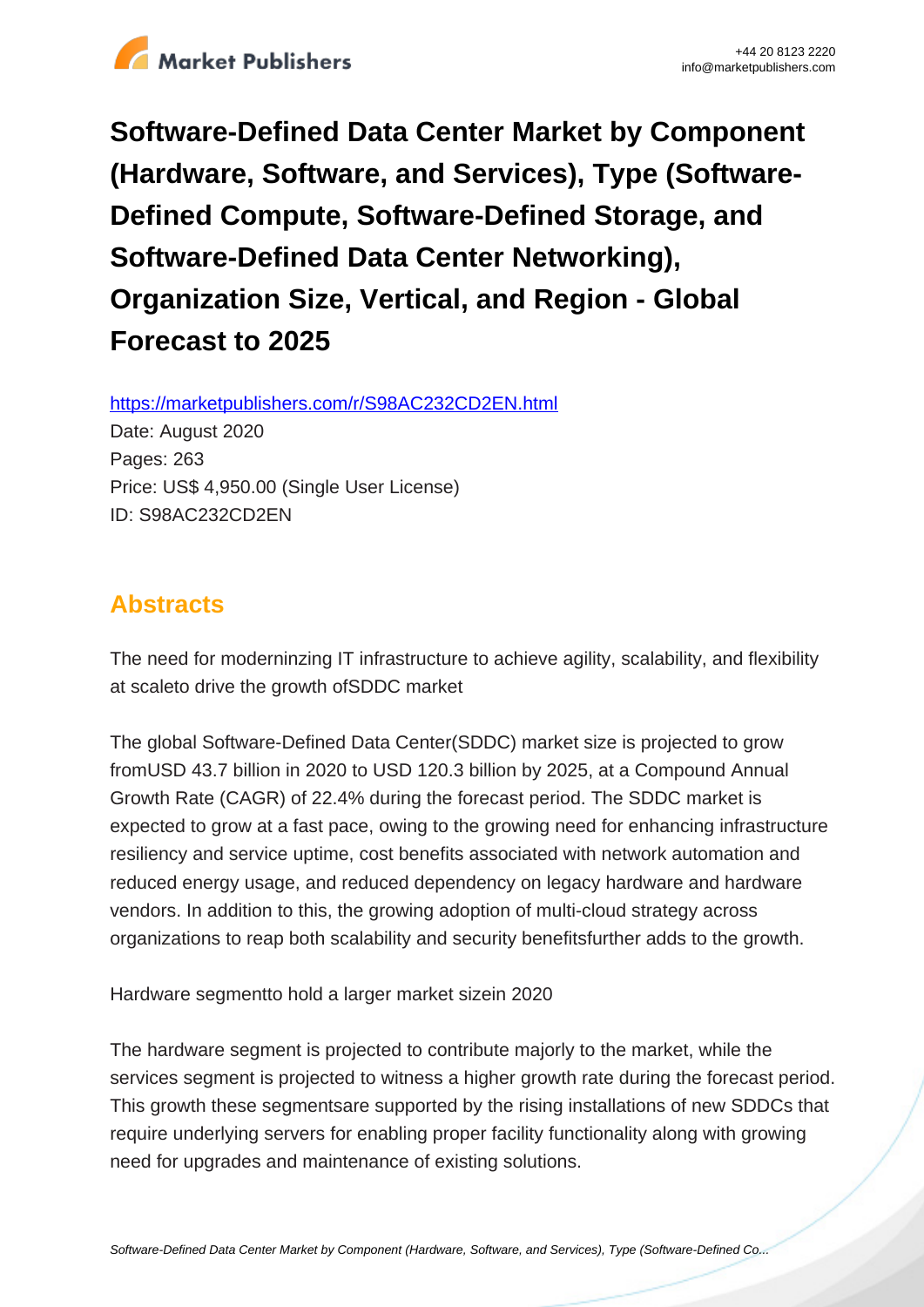

By vertical, Banking, Financial Services, and Insurance (BFSI)industry to registerthelargest market size during the forecast period

The BFSI vertical is expected to hold the largest market size in theSDDC market. With rising volumes of data across the BFSI vertical, the need to improve the operational efficiency, productivity, and security while efficiently mananging the data has increased drastically. As a result, organizations are keen to implement automated and flexibledata center solutions.

Asia Pacific (APAC) to register the highest growth rate during the forecast period

The APAC SDDC market is experiencing slashing IT budgets and the growing data traffic across organizations, which is encouraging the organizations in the region to adoptSDDCsolutions for streamlining their operational processes. The growing focus of regional government on smart city initiatives, the proliferation of cloud services, growing businesses, and associated operations are expected to increase the use of SDDC solutions in this region. The major countries to witness high growth rates in this region include Australia and New Zealand (ANZ), Japan, and China among others.

By Company Type: Tier  $1 - 32\%$ , Tier  $2 - 49\%$ , and Tier  $3 - 19\%$ 

By Designation: C-level executives– 33%, Director Level – 22%, and Others – 45%

By Region: North America – 40%,Europe– 20%, APAC– 35%,Rest of World  $(RoW) - 5%$ 

Major vendors offeringSDDCsolutions areareVMware (US), Microsoft (US), HPE (US), Dell Technologies (US), Oracle (US), IBM (US), Nutanix (US), Cisco (US), Huawei (China), Fujitsu (Japan), Juniper Networks (US), Commvault (US), Arista Networks (US), DataCore Software (US), Scality (US), SUSE (Germany), NetApp (US), Citrix (US), Nuage Networks [Nokia] (Finland), and Lenovo (China).

# Research Coverage

The market study covers the SDDC marketsize across segments. It aims at estimating the market size and the growth potential of the market across segments bycomponent, type, organization size, vertical, and region. The study also includes an in-depth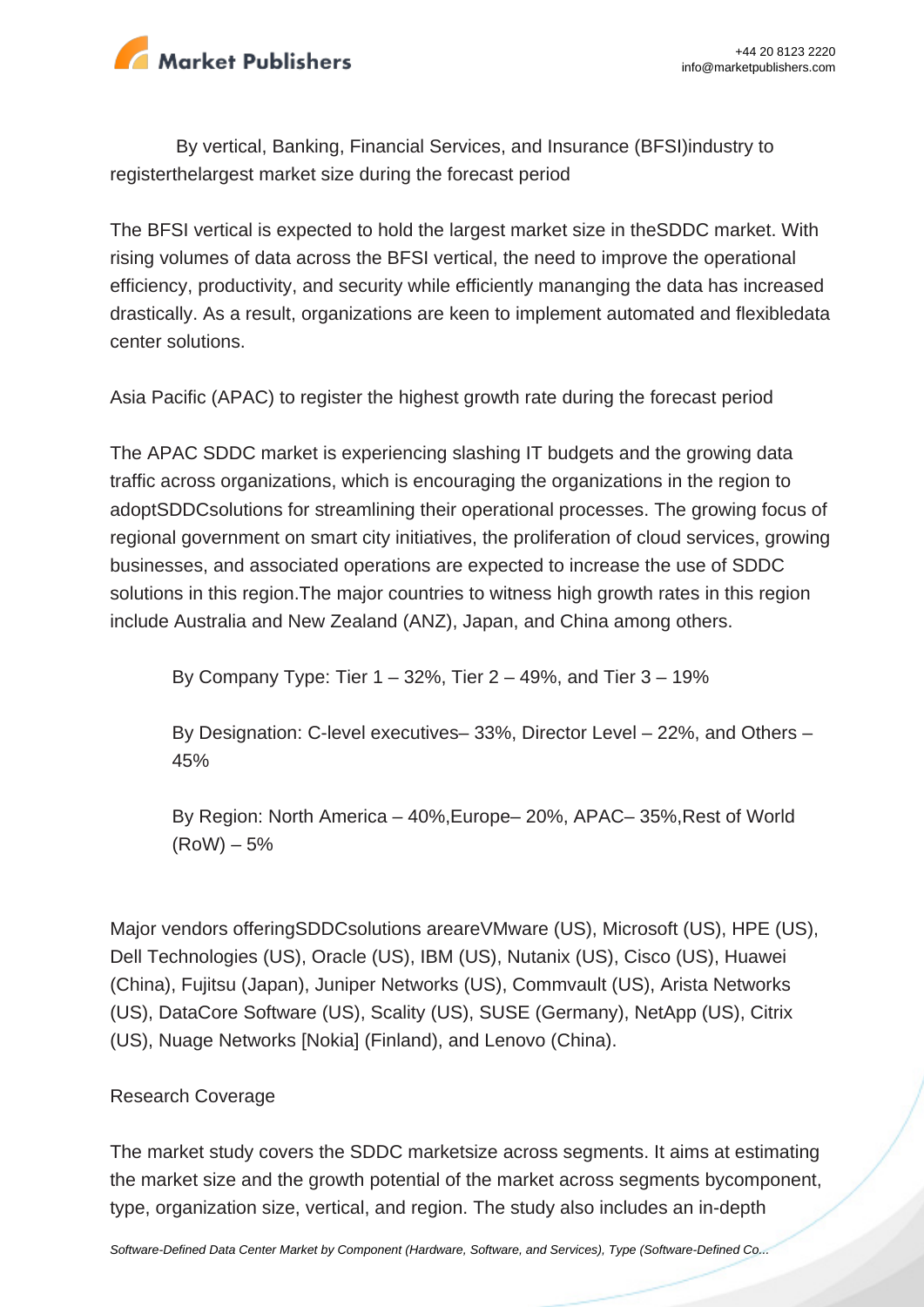

competitive analysis of the key market players, along with their company profiles, key observations related to product and business offerings, recent developments, and key market strategies.

Key Benefits of Buying the Report

The report will help the market leaders/new entrants with information on the closest approximations of the revenue numbers for the overall SDDC market and its subsegments. The report will help stakeholders understand the competitive landscape and gain more insights to position their businesses better and to plan suitable go-tomarket strategies. The report will also help stakeholders understand the pulse of the market and provide them with information on key market drivers, restraints, challenges, and opportunities.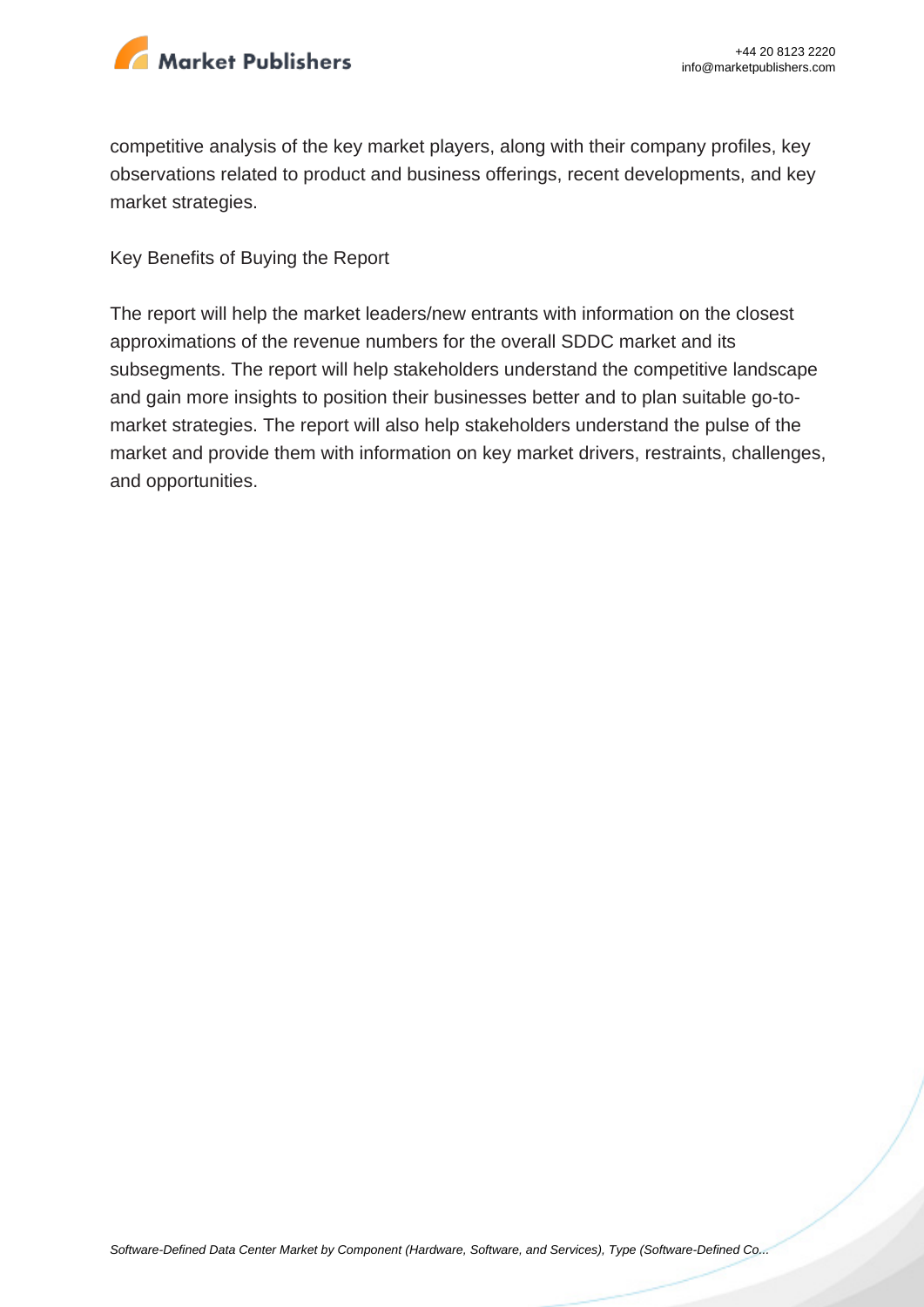



# **Contents**

### **1 INTRODUCTION**

1.1 INTRODUCTION TO COVID-19 1.2 COVID-19 HEALTH ASSESSMENT FIGURE 1 COVID-19: GLOBAL PROPAGATION FIGURE 2 COVID-19 PROPAGATION: SELECT COUNTRIES 1.3 COVID-19 ECONOMIC ASSESSMENT FIGURE 3 REVISED GDP FORECASTS FOR SELECT G20 COUNTRIES IN 2020 1.3.1 COVID-19 ECONOMIC IMPACT—SCENARIO ASSESSMENT FIGURE 4 FACTORS IMPACTING GLOBAL ECONOMY FIGURE 5 SCENARIOS IN TERMS OF RECOVERY OF GLOBAL ECONOMY 1.4 OBJECTIVES OF THE STUDY 1.5 MARKET DEFINITION 1.6 MARKET SCOPE 1.6.1 MARKET SEGMENTATION 1.6.2 REGIONS COVERED 1.6.3 YEARS CONSIDERED FOR THE STUDY 1.7 CURRENCY CONSIDERED

TABLE 1 UNITED STATES DOLLAR EXCHANGE RATE, 2016–2019

1.8 STAKEHOLDERS

# **2 RESEARCH METHODOLOGY**

2.1 RESEARCH DATA

FIGURE 6 SOFTWARE–DEFINED DATA CENTER MARKET: RESEARCH DESIGN

- 2.1.1 SECONDARY DATA
- 2.1.2 PRIMARY DATA
	- 2.1.2.1 Breakup of primary profiles
	- 2.1.2.2 Key industry insights
- 2.2 MARKET BREAKUP AND DATA TRIANGULATION
- 2.3 MARKET SIZE ESTIMATION

FIGURE 7 MARKET SIZE ESTIMATION METHODOLOGY: REVENUE GENERATION FROM SOFTWARE-DEFINED DATA CENTER HARDWARE, SOFTWARE, AND SERVICE PROVIDERS

FIGURE 8 SOFTWARE-DEFINED DATA CENTER MARKET: TOP-DOWN AND BOTTOM-UP APPROACH

2.3.1 BOTTOM-UP APPROACH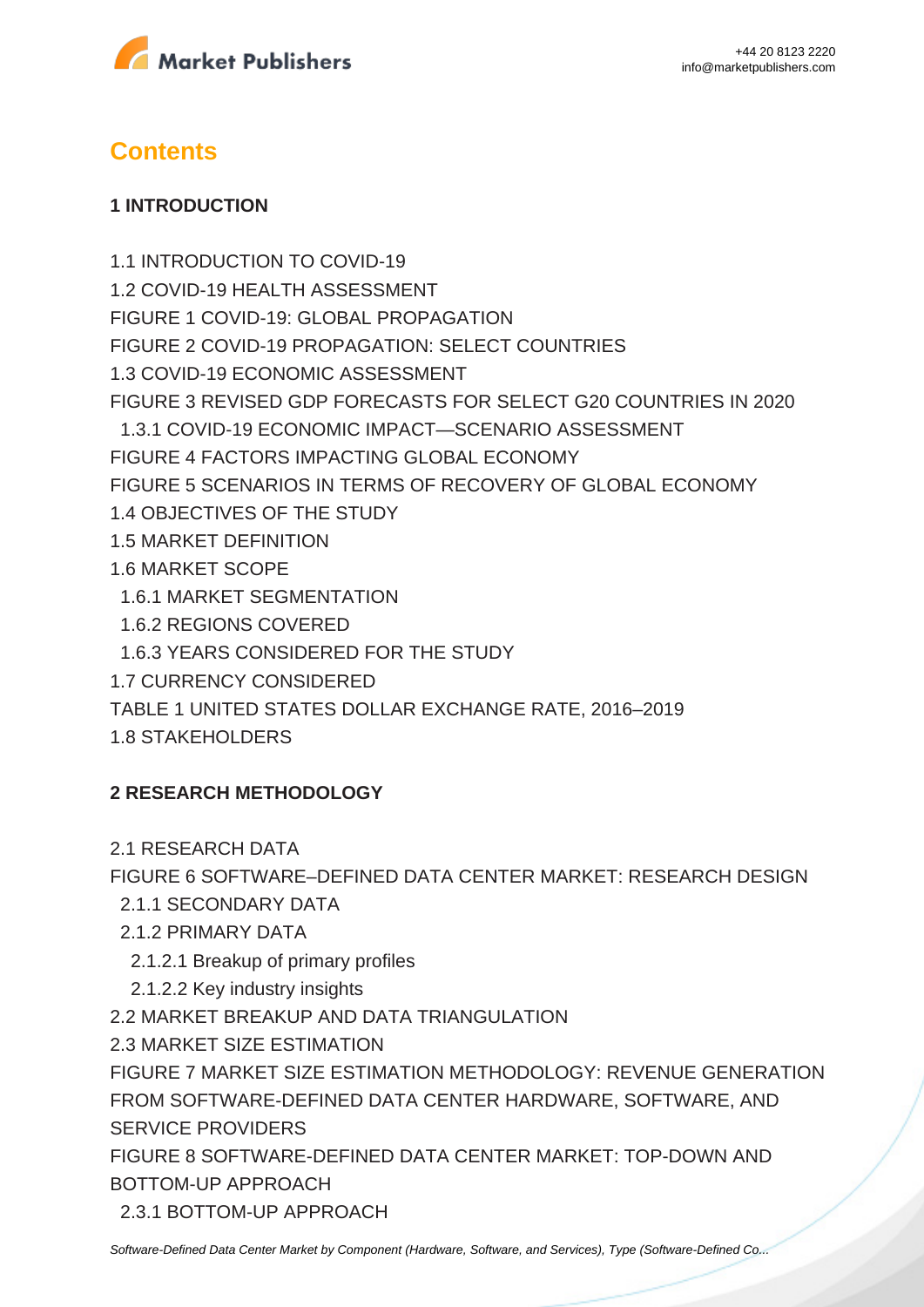

 2.3.2 TOP-DOWN APPROACH 2.4 MARKET FORECAST TABLE 2 FACTOR ANALYSIS 2.5 COMPANY EVALUATION MATRIX RESEARCH METHODOLOGY FIGURE 9 SOFTWARE-DEFINED COMPUTING AND SOFTWARE-DEFINED STORAGE COMPANY EVALUATION MATRIX: CRITERIA WEIGHTAGE 2.6 ASSUMPTIONS FOR THE STUDY 2.7 LIMITATIONS OF THE STUDY

# **3 EXECUTIVE SUMMARY**

FIGURE 10 GLOBAL SOFTWARE-DEFINED DATA CENTER MARKET SIZE, 2016–2025 (USD MILLION) FIGURE 11 SEGMENTS WITH HIGHEST CAGR IN SOFTWARE-DEFINED DATA CENTER MARKET FIGURE 12 NORTH AMERICA TO ACCOUNT FOR HIGHEST SHARE OF SOFTWARE-DEFINED DATA CENTER MARKET IN 2020

# **4 PREMIUM INSIGHTS**

4.1 ATTRACTIVE MARKET OPPORTUNITIES IN SOFTWARE-DEFINED DATA CENTER MARKET

FIGURE 13 DEMAND FOR RESILIENT INFRASTRUCTURE TO ELIMINATE SYSTEM OUTAGES AND INCREASE SERVICE UPTIME TO DRIVE SOFTWARE-DEFINED DATA CENTER MARKET

4.2 SOFTWARE-DEFINED DATA CENTER MARKET: MAJOR SEGMENTS FIGURE 14 SEGMENTS WITH HIGH MARKET SHARES IN SOFTWARE-DEFINED DATA CENTER MARKET IN 2020

4.3 NORTH AMERICA SOFTWARE-DEFINED DATA CENTER MARKET, BY VERTICAL AND COUNTRY

FIGURE 15 BANKING, FINANCIAL SERVICES AND INSURANCE VERTICAL AND UNITED STATES TO ACCOUNT FOR HIGH SHARES IN NORTH AMERICAN SOFTWARE-DEFINED DATA CENTER MARKET IN 2020

4.4 SOFTWARE-DEFINED DATA CENTER MARKET: MAJOR COUNTRIES FIGURE 16 SOFTWARE-DEFINED DATA CENTER MARKET IN AUSTRALIA AND NEW ZEALAND TO GROW AT HIGHEST RATE DURING FORECAST PERIOD

# **5 MARKET OVERVIEW AND INDUSTRY TRENDS**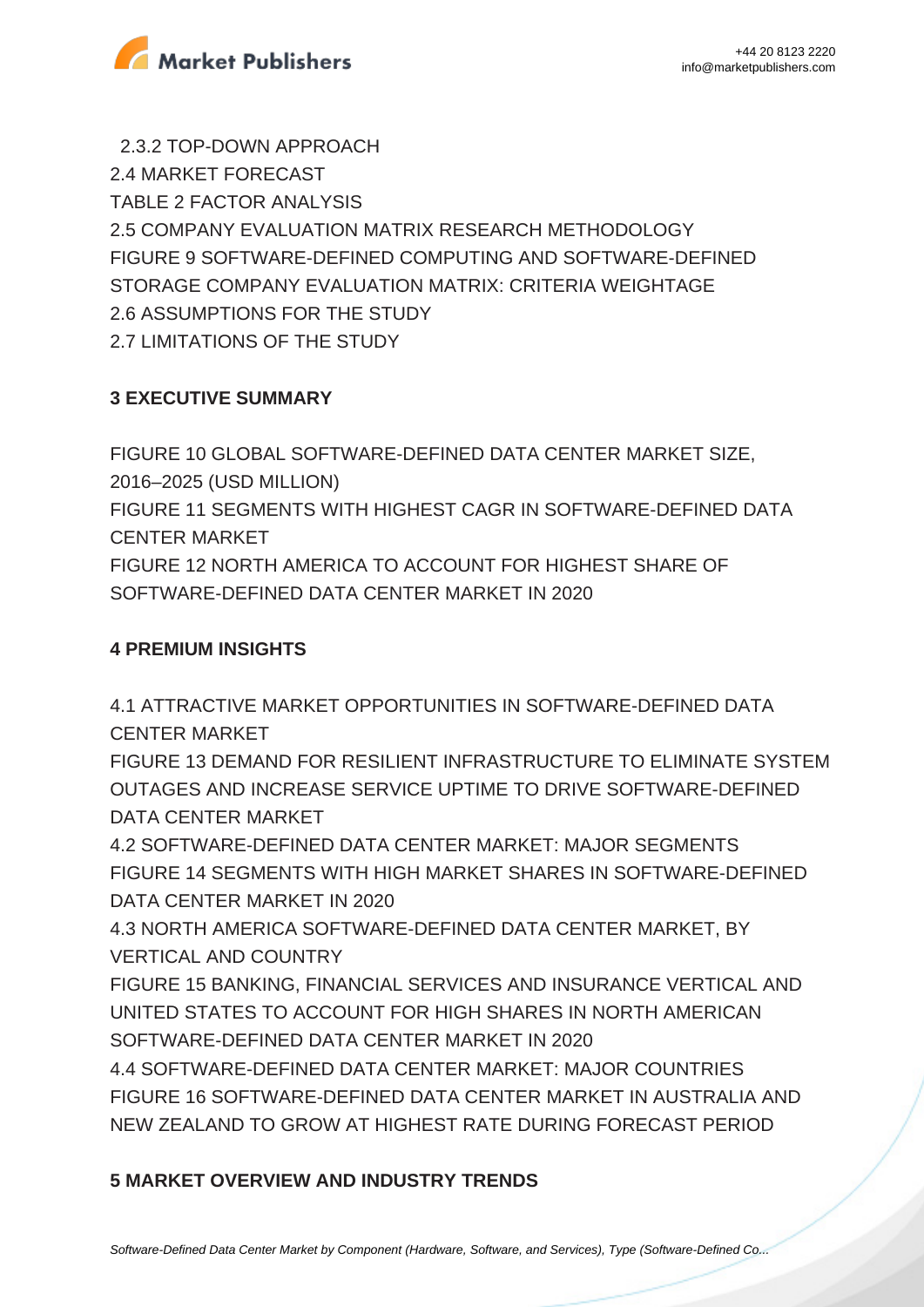

5.1 INTRODUCTION

5.2 MARKET DYNAMICS

FIGURE 17 DRIVERS, RESTRAINTS, OPPORTUNITIES, AND CHALLENGES:

SOFTWARE-DEFINED DATA CENTER MARKET

5.2.1 DRIVERS

5.2.1.1 Need for enhancing infrastructure resiliency and service uptime

5.2.1.2 Cost benefits associated with network automation and reduced energy usage

5.2.1.3 Reduced dependency on legacy hardware and hardware vendors

5.2.2 RESTRAINTS

- 5.2.2.1 Lack of universally accepted virtualization standards
- 5.2.2.2 Inefficient resource provisioning

5.2.3 OPPORTUNITIES

5.2.3.1 Rising trend of moving workloads to advanced colocation centers

5.2.3.2 Adoption by hyperscale cloud providers

5.2.3.3 Need for secure software-defined environments

5.2.4 CHALLENGES

 5.2.4.1 Management and operational challenges while transitioning from on-premises architecture to public cloud deployments

5.2.4.2 Requirement of enhanced power and cooling infrastructure

5.3 CUMULATIVE GROWTH ANALYSIS

5.4 PRICING ANALYSIS

5.5 ECOSYSTEM

FIGURE 18 ECOSYSTEM: SOFTWARE-DEFINED DATA CENTER MARKET

5.5.1 SOFTWARE-DEFINED DATA CENTER NETWORKING

5.5.2 SOFTWARE-DEFINED STORAGE

5.5.3 SOFTWARE-DEFINED COMPUTING

5.5.4 NETWORK VIRTUALIZATION SOLUTION PROVIDERS

5.5.5 HARDWARE EQUIPMENT PROVIDERS

5.5.6 END USERS

5.6 TECHNOLOGY ANALYSIS

5.6.1 IMPLEMENTATION OPTIONS

FIGURE 19 TECHNOLOGY IMPLEMENTATION OPTIONS FOR SOFTWARE-

DEFINED DATA CENTER

5.6.2 SDDC INTEGRATED WITH TRADITIONAL HARDWARE

5.6.3 CONVERGED INFRASTRUCTURE

5.6.4 HYPER-CONVERGED INFRASTRUCTURE

5.6.5 COMPOSABLE INFRASTRUCTURE

5.7 INDUSTRY STANDARDS

5.7.1 DISTRIBUTED MANAGEMENT TASK FORCE STANDARDS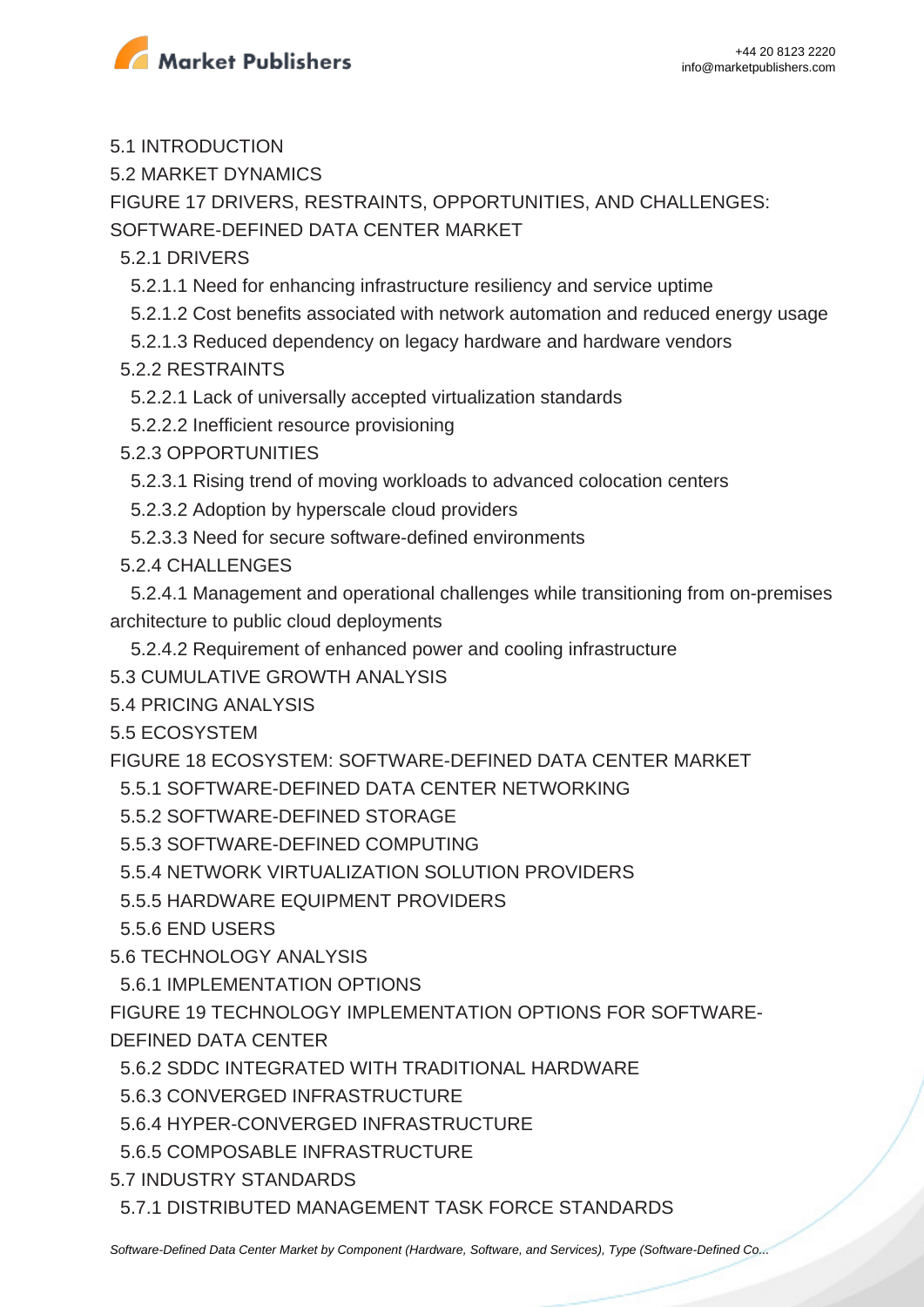

5.7.2 CLOUD INFRASTRUCTURE MANAGEMENT INTERFACE

5.7.3 OPEN VIRTUALIZATION FORMAT

 5.7.4 ORGANIZATION FOR ADVANCEMENT OF STRUCTURED INFORMATION **STANDARDS** 

 5.7.5 STORAGE NETWORKING INDUSTRY ASSOCIATION—CLOUD DATA MANAGEMENT INTERFACE

 5.7.6 EUROPEAN TELECOMMUNICATIONS STANDARDS INSTITUTE/INDUSTRY SPECIFICATION GROUP—NETWORK FUNCTION VIRTUALIZATION 5.8 CASE STUDY ANALYSIS

5.8.1 CASE STUDY 1: DEPLOYING SDDC TO IMPROVE MANAGEABILITY

5.8.2 CASE STUDY 2: IMPROVED PERFORMANCE THROUGH SDDC

 5.8.3 CASE STUDY 3: SUPPORTING CRITICAL APPLICATION AND DISASTER RECOVERY

5.9 PATENT ANALYSIS

# **6 SOFTWARE-DEFINED DATA CENTER MARKET, BY COMPONENT**

6.1 INTRODUCTION

6.1.1 COMPONENT: COVID-19 IMPACT

FIGURE 20 HARDWARE TO HOLD LARGEST MARKET SIZE DURING FORECAST PERIOD

TABLE 3 SOFTWARE-DEFINED DATA CENTER MARKET SIZE, BY COMPONENT, 2016–2019 (USD MILLION)

TABLE 4 SOFTWARE-DEFINED DATA CENTER MARKET SIZE, BY COMPONENT, 2020–2025 (USD MILLION)

# 6.2 HARDWARE

 6.2.1 HARDWARE: SOFTWARE-DEFINED DATA CENTER MARKET DRIVERS TABLE 5 HARDWARE: SOFTWARE-DEFINED DATA CENTER MARKET SIZE, BY REGION, 2016–2019 (USD MILLION)

TABLE 6 HARDWARE: SOFTWARE-DEFINED DATA CENTER MARKET SIZE, BY REGION, 2020–2025 (USD MILLION)

TABLE 7 HARDWARE: NORTH AMERICA SOFTWARE-DEFINED DATA CENTER MARKET SIZE, BY COUNTRY, 2016–2019 (USD MILLION)

TABLE 8 HARDWARE: NORTH AMERICA SOFTWARE-DEFINED DATA CENTER MARKET SIZE, BY COUNTRY, 2020–2025 (USD MILLION)

TABLE 9 HARDWARE: EUROPE SOFTWARE-DEFINED DATA CENTER MARKET SIZE, BY COUNTRY, 2016–2019 (USD MILLION)

TABLE 10 HARDWARE: EUROPE SOFTWARE-DEFINED DATA CENTER MARKET SIZE, BY COUNTRY, 2020–2025 (USD MILLION)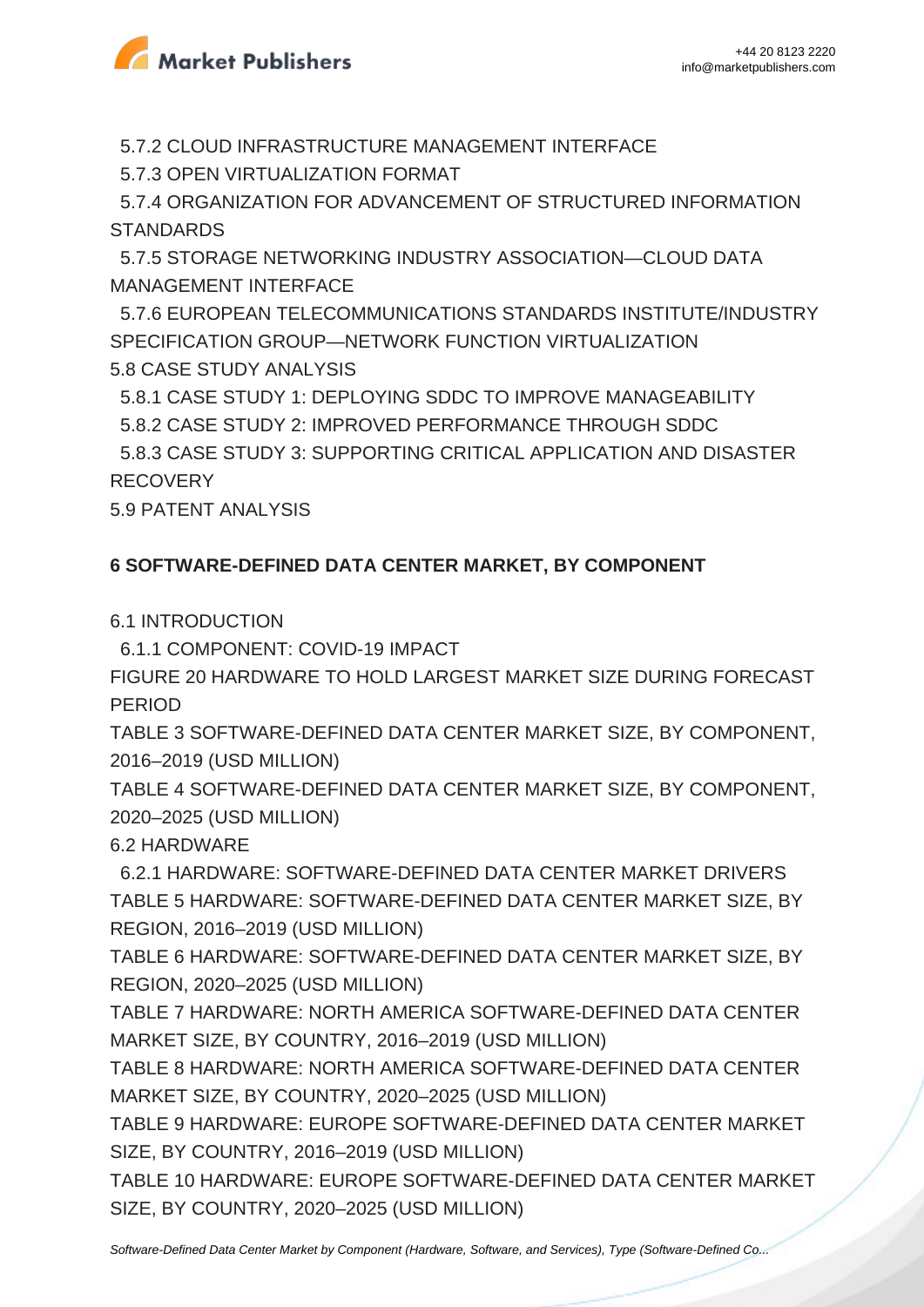

TABLE 11 HARDWARE: ASIA PACIFIC SOFTWARE-DEFINED DATA CENTER MARKET SIZE, BY COUNTRY, 2016–2019 (USD MILLION)

TABLE 12 HARDWARE: ASIA PACIFIC SOFTWARE-DEFINED DATA CENTER MARKET SIZE, BY COUNTRY, 2020–2025 (USD MILLION)

TABLE 13 HARDWARE: MIDDLE EAST AND AFRICA SOFTWARE-DEFINED DATA CENTER MARKET SIZE, BY COUNTRY, 2016–2019 (USD MILLION)

TABLE 14 HARDWARE: MIDDLE EAST AND AFRICA SOFTWARE-DEFINED DATA CENTER MARKET SIZE, BY COUNTRY, 2020–2025 (USD MILLION)

TABLE 15 HARDWARE: LATIN AMERICA SOFTWARE-DEFINED DATA CENTER MARKET SIZE, BY COUNTRY, 2016–2019 (USD MILLION)

TABLE 16 HARDWARE: LATIN AMERICA SOFTWARE-DEFINED DATA CENTER MARKET SIZE, BY COUNTRY, 2020–2025 (USD MILLION)

6.3 SOFTWARE

 6.3.1 SOFTWARE: SOFTWARE-DEFINED DATA CENTER MARKET DRIVERS TABLE 17 SOFTWARE: SOFTWARE-DEFINED DATA CENTER MARKET SIZE, BY REGION, 2016–2019 (USD MILLION)

TABLE 18 SOFTWARE: SOFTWARE-DEFINED DATA CENTER MARKET SIZE, BY REGION, 2020–2025 (USD MILLION)

TABLE 19 SOFTWARE: NORTH AMERICA SOFTWARE-DEFINED DATA CENTER MARKET SIZE, BY COUNTRY, 2016–2019 (USD MILLION)

TABLE 20 SOFTWARE: NORTH AMERICA SOFTWARE-DEFINED DATA CENTER MARKET SIZE, BY COUNTRY, 2020–2025 (USD MILLION)

TABLE 21 SOFTWARE: EUROPE SOFTWARE-DEFINED DATA CENTER MARKET SIZE, BY COUNTRY, 2016–2019 (USD MILLION)

TABLE 22 SOFTWARE: EUROPE SOFTWARE-DEFINED DATA CENTER MARKET SIZE, BY COUNTRY, 2020–2025 (USD MILLION)

TABLE 23 SOFTWARE: ASIA PACIFIC SOFTWARE-DEFINED DATA CENTER MARKET SIZE, BY COUNTRY, 2016–2019 (USD MILLION)

TABLE 24 SOFTWARE: ASIA PACIFIC SOFTWARE-DEFINED DATA CENTER MARKET SIZE, BY COUNTRY, 2020–2025 (USD MILLION)

TABLE 25 SOFTWARE: MIDDLE EAST AND AFRICA SOFTWARE-DEFINED DATA CENTER MARKET SIZE, BY COUNTRY, 2016–2019 (USD MILLION)

TABLE 26 SOFTWARE: MIDDLE EAST AND AFRICA SOFTWARE-DEFINED DATA CENTER MARKET SIZE, BY COUNTRY, 2020–2025 (USD MILLION)

TABLE 27 SOFTWARE: LATIN AMERICA SOFTWARE-DEFINED DATA CENTER MARKET SIZE, BY COUNTRY, 2016–2019 (USD MILLION)

TABLE 28 SOFTWARE: LATIN AMERICA SOFTWARE-DEFINED DATA CENTER MARKET SIZE, BY COUNTRY, 2020–2025 (USD MILLION)

6.4 SERVICES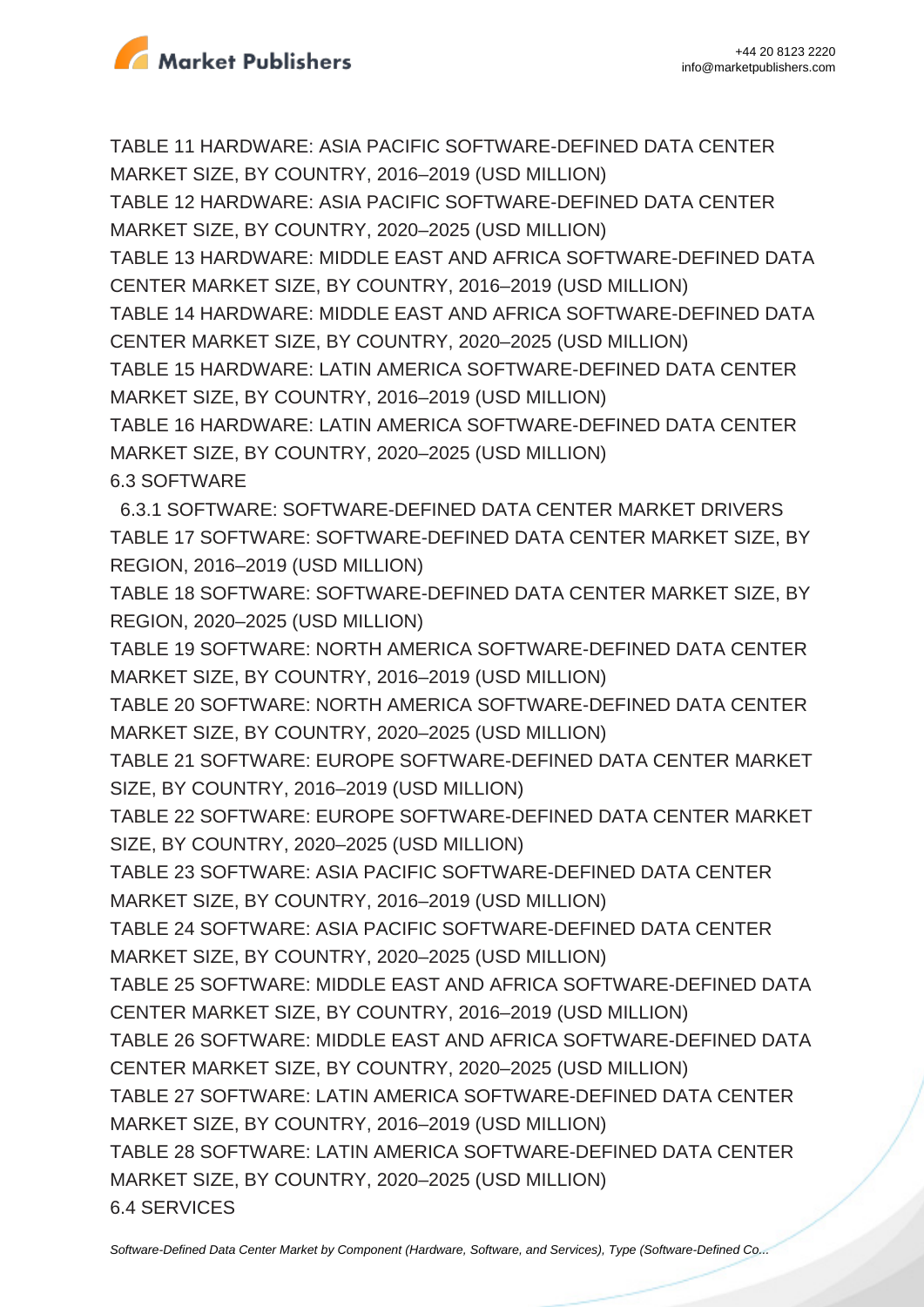

 6.4.1 SERVICES: SOFTWARE-DEFINED DATA CENTER MARKET DRIVERS TABLE 29 SERVICES: SOFTWARE-DEFINED DATA CENTER MARKET SIZE, BY REGION, 2016–2019 (USD MILLION) TABLE 30 SERVICES: SOFTWARE-DEFINED DATA CENTER MARKET SIZE, BY REGION, 2020–2025 (USD MILLION) TABLE 31 SERVICES: NORTH AMERICA SOFTWARE-DEFINED DATA CENTER MARKET SIZE, BY COUNTRY, 2016–2019 (USD MILLION) TABLE 32 SERVICES: NORTH AMERICA SOFTWARE-DEFINED DATA CENTER MARKET SIZE, BY COUNTRY, 2020–2025 (USD MILLION) TABLE 33 SERVICES: EUROPE SOFTWARE-DEFINED DATA CENTER MARKET SIZE, BY COUNTRY, 2016–2019 (USD MILLION) TABLE 34 SERVICES: EUROPE SOFTWARE-DEFINED DATA CENTER MARKET SIZE, BY COUNTRY, 2020–2025 (USD MILLION) TABLE 35 SERVICES: ASIA PACIFIC SOFTWARE-DEFINED DATA CENTER MARKET SIZE, BY COUNTRY, 2016–2019 (USD MILLION) TABLE 36 SERVICES: ASIA PACIFIC SOFTWARE-DEFINED DATA CENTER MARKET SIZE, BY COUNTRY, 2020–2025 (USD MILLION) TABLE 37 SERVICES: MIDDLE EAST AND AFRICA SOFTWARE-DEFINED DATA CENTER MARKET SIZE, BY COUNTRY, 2016–2019 (USD MILLION) TABLE 38 SERVICES: MIDDLE EAST AND AFRICA SOFTWARE-DEFINED DATA CENTER MARKET SIZE, BY COUNTRY, 2020–2025 (USD MILLION) TABLE 39 SERVICES: LATIN AMERICA SOFTWARE-DEFINED DATA CENTER MARKET SIZE, BY COUNTRY, 2016–2019 (USD MILLION) TABLE 40 SERVICES: LATIN AMERICA SOFTWARE-DEFINED DATA CENTER MARKET SIZE, BY COUNTRY, 2020–2025 (USD MILLION)

# **7 SOFTWARE-DEFINED DATA CENTER MARKET, BY SERVICE**

7.1 INTRODUCTION 7.1.1 SERVICE: COVID-19 IMPACT FIGURE 21 MANAGED SERVICES TO HOLD LARGEST MARKET SIZE DURING FORECAST PERIOD TABLE 41 SOFTWARE-DEFINED DATA CENTER MARKET SIZE, BY SERVICE, 2016–2019 (USD MILLION) TABLE 42 SOFTWARE-DEFINED DATA CENTER MARKET SIZE, BY SERVICE, 2020–2025 (USD MILLION) 7.2 TRAINING AND CONSULTING TABLE 43 TRAINING AND CONSULTING: SOFTWARE-DEFINED DATA CENTER MARKET SIZE, BY REGION, 2016–2019 (USD MILLION)

[Software-Defined Data Center Market by Component \(Hardware, Software, and Services\), Type \(Software-Defined Co...](https://marketpublishers.com/report/software/application_software/software-defined-data-center-sddc-market-by-solution.html)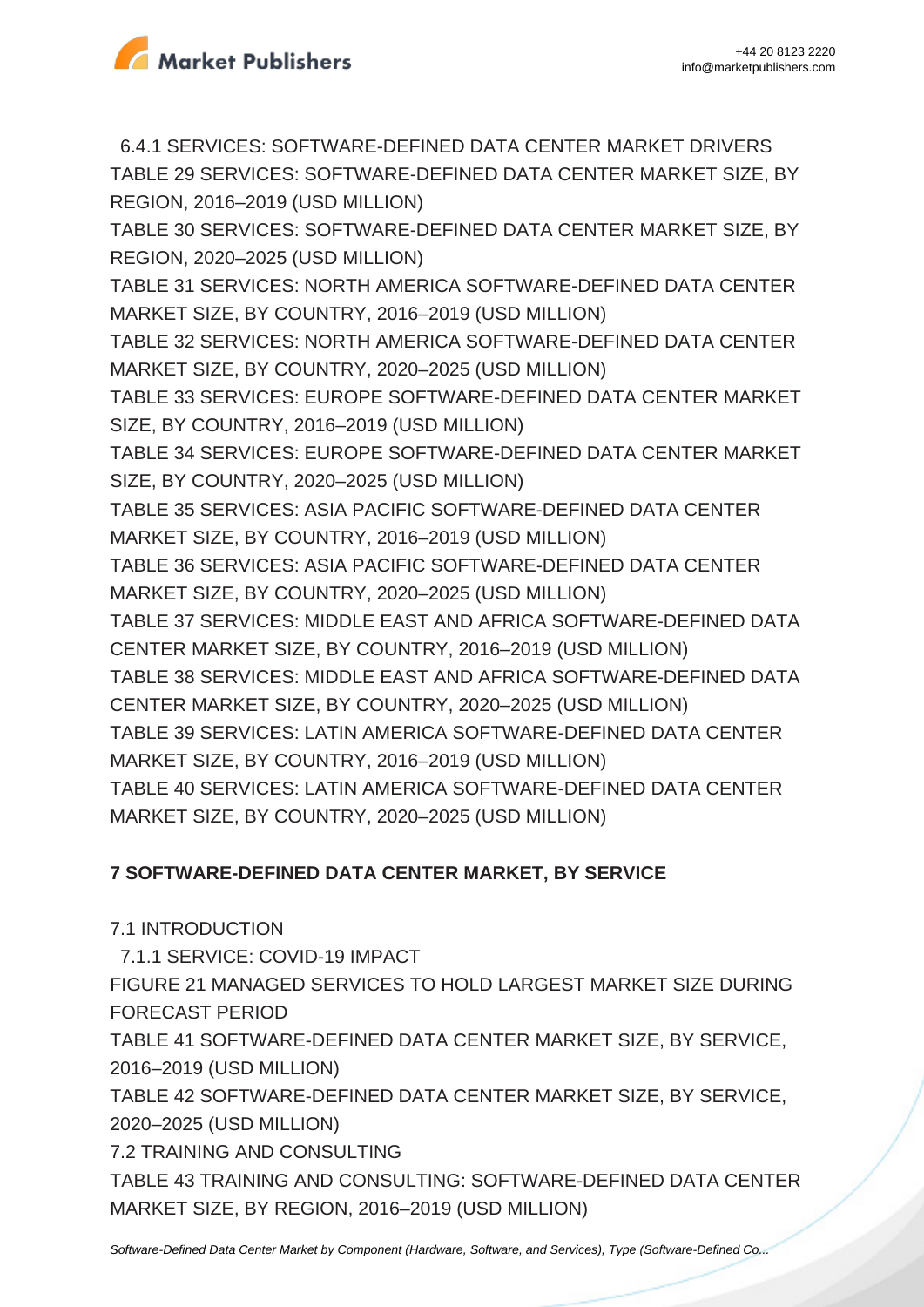

TABLE 44 TRAINING AND CONSULTING: SOFTWARE-DEFINED DATA CENTER MARKET SIZE, BY REGION, 2020–2025 (USD MILLION) 7.3 INTEGRATION AND DEPLOYMENT

 7.3.1 INTEGRATION AND DEPLOYMENT: SOFTWARE-DEFINED DATA CENTER MARKET DRIVERS

TABLE 45 INTEGRATION AND DEPLOYMENT: SOFTWARE-DEFINED DATA CENTER MARKET SIZE, BY REGION, 2016–2019 (USD MILLION) TABLE 46 INTEGRATION AND DEPLOYMENT: SOFTWARE-DEFINED DATA CENTER MARKET SIZE, BY REGION, 2020–2025 (USD MILLION) 7.4 SUPPORT AND MAINTENANCE

 7.4.1 SUPPORT AND MAINTENANCE: SOFTWARE-DEFINED DATA CENTER MARKET DRIVERS

TABLE 47 SUPPORT AND MAINTENANCE: SOFTWARE-DEFINED DATA CENTER MARKET SIZE, BY REGION, 2016–2019 (USD MILLION)

TABLE 48 SUPPORT AND MAINTENANCE: SOFTWARE-DEFINED DATA CENTER MARKET SIZE, BY REGION, 2020–2025 (USD MILLION)

7.5 MANAGED SERVICES

 7.5.1 MANAGED SERVICES: SOFTWARE-DEFINED DATA CENTER MARKET **DRIVERS** 

TABLE 49 MANAGED SERVICES: SOFTWARE-DEFINED DATA CENTER MARKET SIZE, BY REGION, 2016–2019 (USD MILLION)

TABLE 50 MANAGED SERVICES: SOFTWARE-DEFINED DATA CENTER MARKET SIZE, BY REGION, 2020–2025 (USD MILLION)

# **8 SOFTWARE-DEFINED DATA CENTER MARKET, BY ORGANIZATION SIZE**

8.1 INTRODUCTION

8.1.1 ORGANIZATION SIZE: COVID-19 IMPACT

FIGURE 22 SMALL AND MEDIUM-SIZED ENTERPRISES SEGMENT TO GROW AT HIGHER CAGR DURING FORECAST PERIOD

TABLE 51 SOFTWARE-DEFINED DATA CENTER MARKET SIZE, BY

ORGANIZATION SIZE, 2016–2019 (USD MILLION)

TABLE 52 SOFTWARE-DEFINED DATA CENTER MARKET SIZE, BY

ORGANIZATION SIZE, 2020–2025 (USD MILLION)

8.2 SMALL AND MEDIUM-SIZED ENTERPRISES

 8.2.1 SMALL AND MEDIUM-SIZED ENTERPRISES: SOFTWARE-DEFINED DATA CENTER MARKET DRIVERS

TABLE 53 SMALL AND MEDIUM-SIZED ENTERPRISES: SOFTWARE-DEFINED DATA CENTER MARKET SIZE, BY REGION, 2016–2019 (USD MILLION)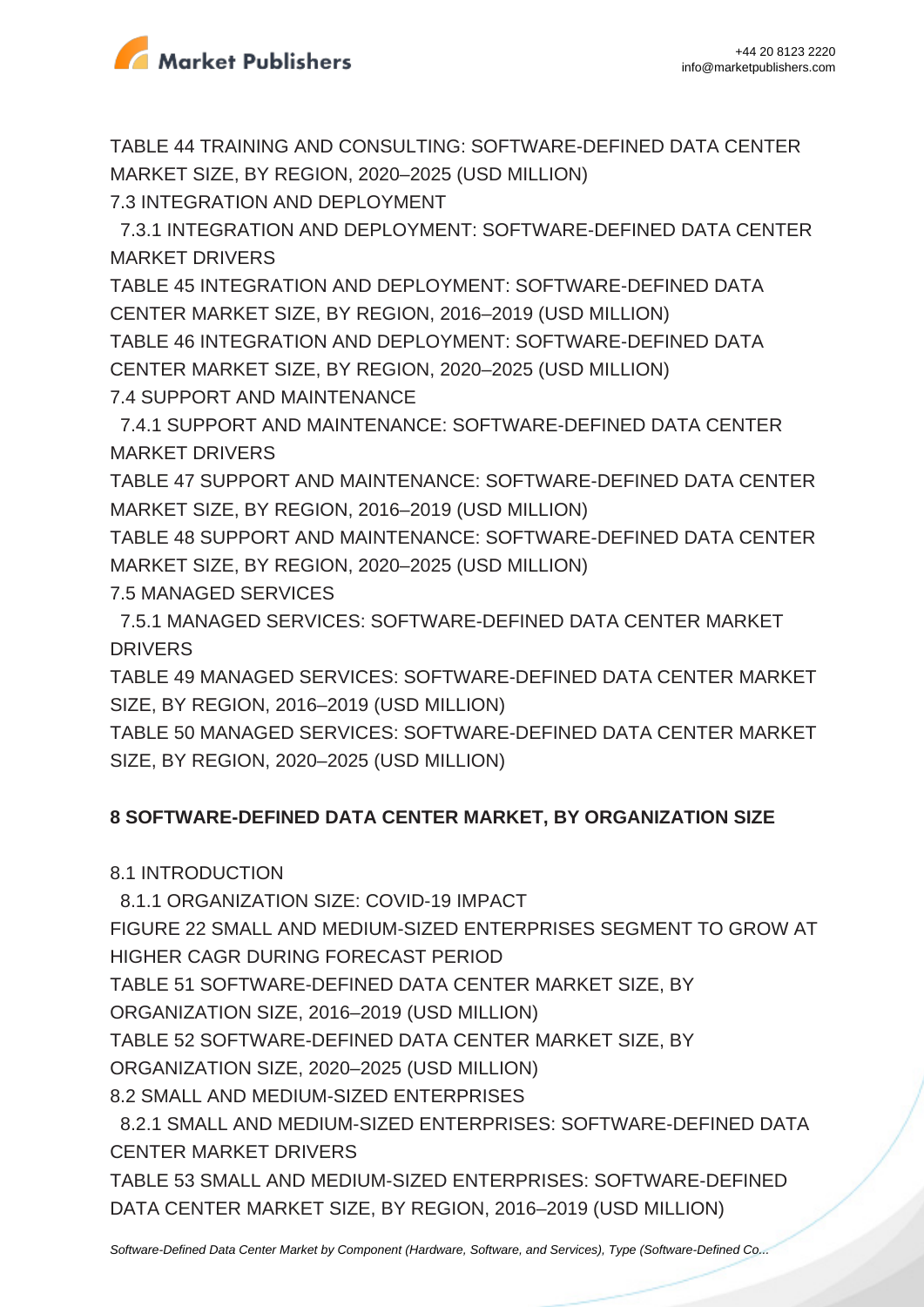

TABLE 54 SMALL AND MEDIUM-SIZED ENTERPRISES: SOFTWARE-DEFINED DATA CENTER MARKET SIZE, BY REGION, 2020–2025 (USD MILLION) TABLE 55 SMALL AND MEDIUM-SIZED ENTERPRISES: NORTH AMERICA SOFTWARE-DEFINED DATA CENTER MARKET SIZE, BY COUNTRY, 2016–2019 (USD MILLION)

TABLE 56 SMALL AND MEDIUM-SIZED ENTERPRISES: NORTH AMERICA SOFTWARE-DEFINED DATA CENTER MARKET SIZE, BY COUNTRY, 2020–2025 (USD MILLION)

TABLE 57 SMALL AND MEDIUM-SIZED ENTERPRISES: EUROPE SOFTWARE-DEFINED DATA CENTER MARKET SIZE, BY COUNTRY, 2016–2019 (USD MILLION) TABLE 58 SMALL AND MEDIUM-SIZED ENTERPRISES: EUROPE SOFTWARE-DEFINED DATA CENTER MARKET SIZE, BY COUNTRY, 2020–2025 (USD MILLION) TABLE 59 SMALL AND MEDIUM-SIZED ENTERPRISES: ASIA PACIFIC SOFTWARE-DEFINED DATA CENTER MARKET SIZE, BY COUNTRY, 2016–2019 (USD MILLION) TABLE 60 SMALL AND MEDIUM-SIZED ENTERPRISES: ASIA PACIFIC SOFTWARE-DEFINED DATA CENTER MARKET SIZE, BY COUNTRY, 2020–2025 (USD MILLION) TABLE 61 SMALL AND MEDIUM-SIZED ENTERPRISES: MIDDLE EAST AND AFRICA SOFTWARE-DEFINED DATA CENTER MARKET SIZE, BY COUNTRY, 2016–2019 (USD MILLION)

TABLE 62 SMALL AND MEDIUM-SIZED ENTERPRISES: MIDDLE EAST AND AFRICA SOFTWARE-DEFINED DATA CENTER MARKET SIZE, BY COUNTRY, 2020–2025 (USD MILLION)

TABLE 63 SMALL AND MEDIUM-SIZED ENTERPRISES: LATIN AMERICA SOFTWARE-DEFINED DATA CENTER MARKET SIZE, BY COUNTRY, 2016–2019 (USD MILLION)

TABLE 64 SMALL AND MEDIUM-SIZED ENTERPRISES: LATIN AMERICA SOFTWARE-DEFINED DATA CENTER MARKET SIZE, BY COUNTRY, 2020–2025 (USD MILLION)

8.3 LARGE ENTERPRISES

 8.3.1 LARGE ENTERPRISES: SOFTWARE-DEFINED DATA CENTER MARKET **DRIVERS** 

TABLE 65 LARGE ENTERPRISES: SOFTWARE-DEFINED DATA CENTER MARKET SIZE, BY REGION, 2016–2019 (USD MILLION)

TABLE 66 LARGE ENTERPRISES: SOFTWARE-DEFINED DATA CENTER MARKET SIZE, BY REGION, 2020–2025 (USD MILLION)

TABLE 67 LARGE ENTERPRISES: NORTH AMERICA SOFTWARE-DEFINED DATA CENTER MARKET SIZE, BY COUNTRY, 2016–2019 (USD MILLION)

TABLE 68 LARGE ENTERPRISES: NORTH AMERICA SOFTWARE-DEFINED DATA CENTER MARKET SIZE, BY COUNTRY, 2020–2025 (USD MILLION)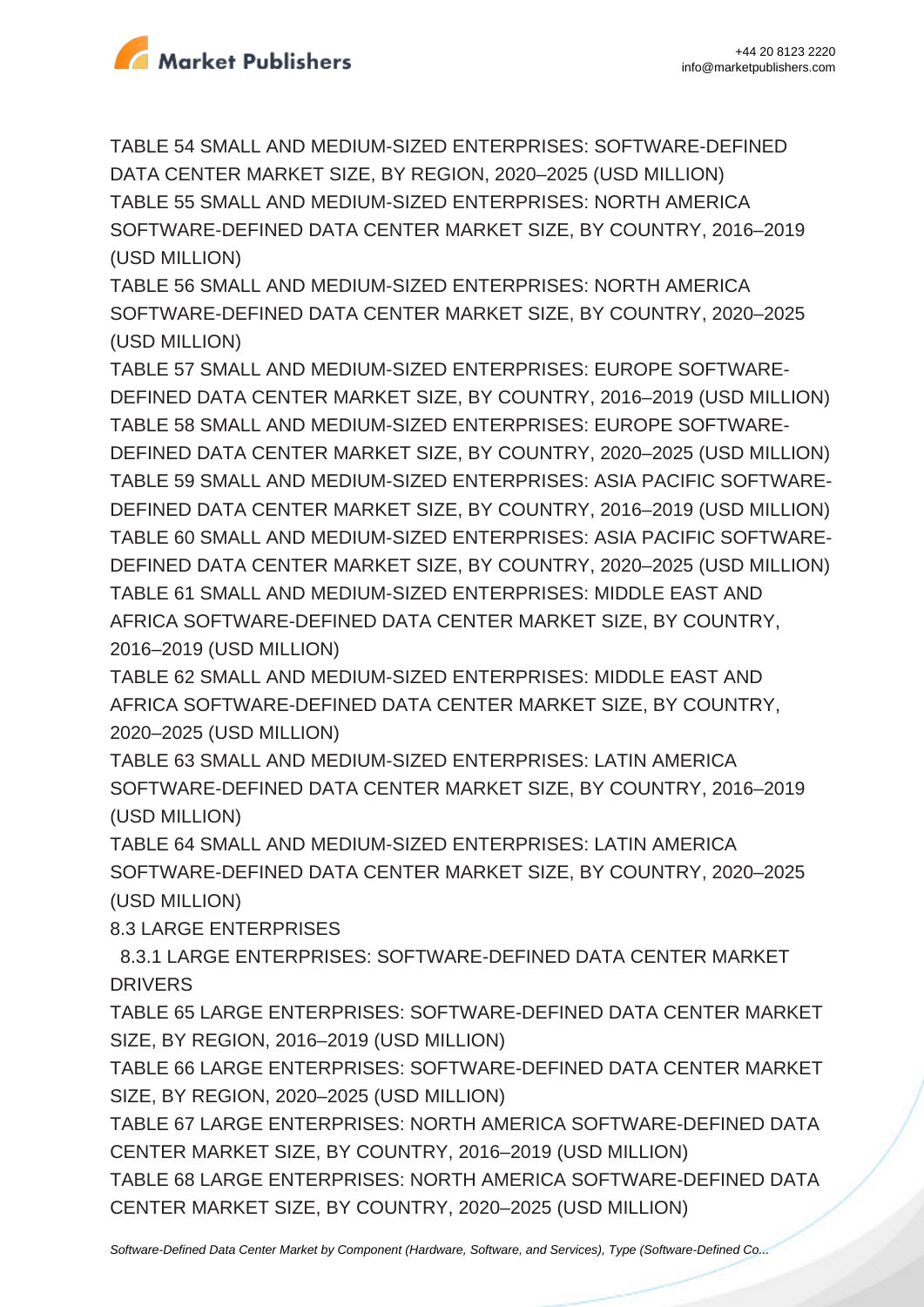

TABLE 69 LARGE ENTERPRISES: EUROPE SOFTWARE-DEFINED DATA CENTER MARKET SIZE, BY COUNTRY, 2016–2019 (USD MILLION)

TABLE 70 LARGE ENTERPRISES: EUROPE SOFTWARE-DEFINED DATA CENTER MARKET SIZE, BY COUNTRY, 2020–2025 (USD MILLION) TABLE 71 LARGE ENTERPRISES: ASIA PACIFIC SOFTWARE-DEFINED DATA CENTER MARKET SIZE, BY COUNTRY, 2016–2019 (USD MILLION) TABLE 72 LARGE ENTERPRISES: ASIA PACIFIC SOFTWARE-DEFINED DATA CENTER MARKET SIZE, BY COUNTRY, 2020–2025 (USD MILLION) TABLE 73 LARGE ENTERPRISES: MIDDLE EAST AND AFRICA SOFTWARE-DEFINED DATA CENTER MARKET SIZE, BY COUNTRY, 2016–2019 (USD MILLION) TABLE 74 LARGE ENTERPRISES: MIDDLE EAST AND AFRICA SOFTWARE-DEFINED DATA CENTER MARKET SIZE, BY COUNTRY, 2020–2025 (USD MILLION) TABLE 75 LARGE ENTERPRISES: LATIN AMERICA SOFTWARE-DEFINED DATA CENTER MARKET SIZE, BY COUNTRY, 2016–2019 (USD MILLION) TABLE 76 LARGE ENTERPRISES: LATIN AMERICA SOFTWARE-DEFINED DATA CENTER MARKET SIZE, BY COUNTRY, 2020–2025 (USD MILLION)

# **9 SOFTWARE-DEFINED DATA CENTER MARKET, BY TYPE**

9.1 INTRODUCTION

9.1.1 TYPE: COVID-19 IMPACT

FIGURE 23 SOFTWARE-DEFINED COMPUTING TO HAVE LARGEST MARKET SIZE DURING FORECAST PERIOD

TABLE 77 SOFTWARE-DEFINED DATA CENTER MARKET SIZE, BY TYPE,

2016–2019 (USD MILLION)

TABLE 78 SOFTWARE-DEFINED DATA CENTER MARKET SIZE, BY TYPE,

2020–2025 (USD MILLION)

9.2 SOFTWARE-DEFINED COMPUTING

 9.2.1 SOFTWARE-DEFINED COMPUTING: SOFTWARE-DEFINED DATA CENTER MARKET DRIVERS

TABLE 79 SOFTWARE-DEFINED COMPUTING: SOFTWARE-DEFINED DATA CENTER MARKET SIZE, BY REGION, 2016–2019 (USD MILLION)

TABLE 80 SOFTWARE-DEFINED COMPUTING: SOFTWARE-DEFINED DATA

CENTER MARKET SIZE, BY REGION, 2020–2025 (USD MILLION)

9.3 SOFTWARE-DEFINED STORAGE

 9.3.1 SOFTWARE-DEFINED STORAGE: SOFTWARE-DEFINED DATA CENTER MARKET DRIVERS

TABLE 81 SOFTWARE-DEFINED STORAGE: SOFTWARE-DEFINED DATA CENTER MARKET SIZE, BY REGION, 2016–2019 (USD MILLION)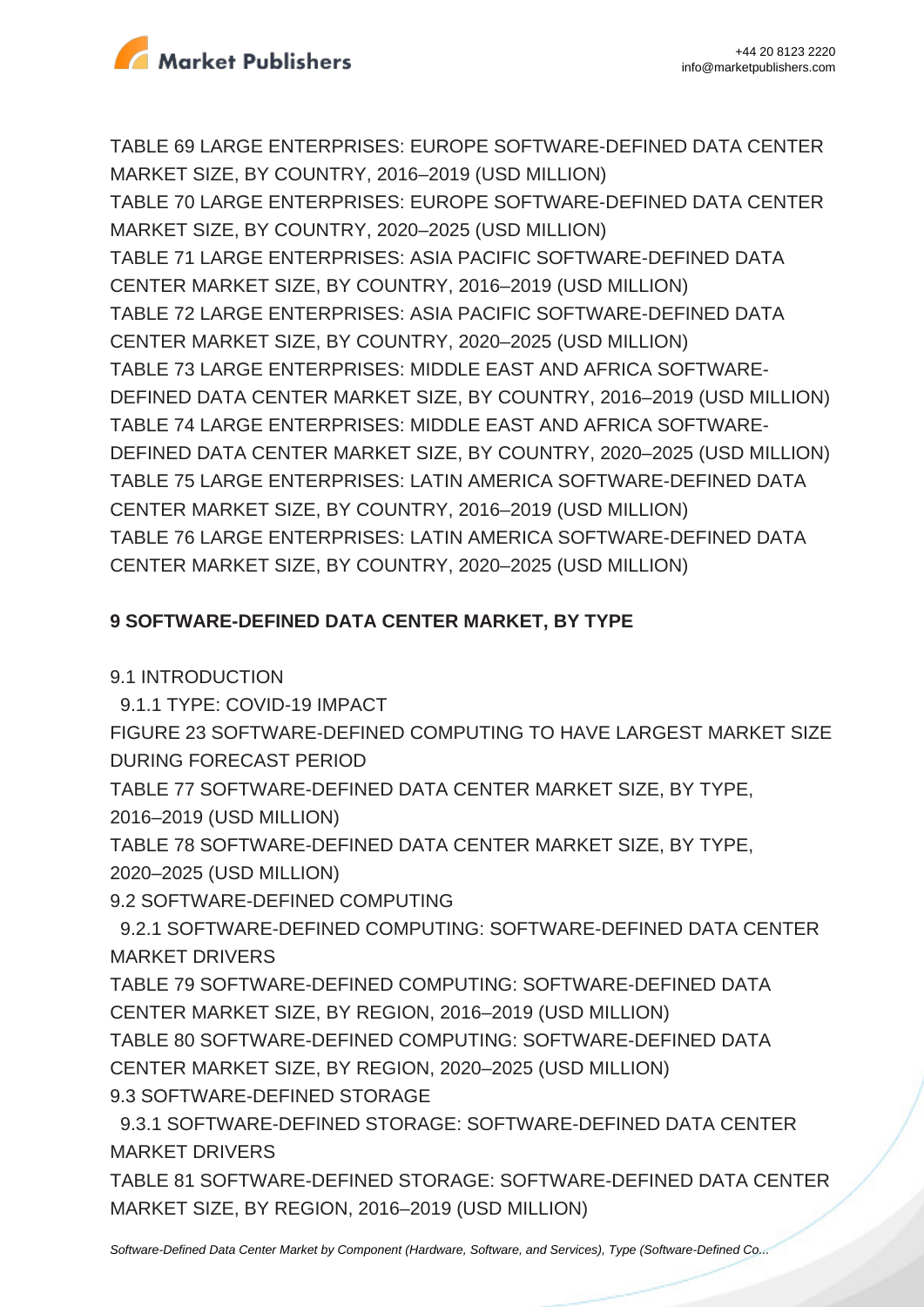

TABLE 82 SOFTWARE-DEFINED STORAGE: SOFTWARE-DEFINED DATA CENTER MARKET SIZE, BY REGION, 2020–2025 (USD MILLION) 9.4 SOFTWARE-DEFINED DATA CENTER NETWORKING

 9.4.1 SOFTWARE-DEFINED DATA CENTER NETWORKING: SOFTWARE-DEFINED DATA CENTER MARKET DRIVERS

TABLE 83 SOFTWARE-DEFINED DATA CENTER NETWORKING: SOFTWARE-DEFINED DATA CENTER MARKET SIZE, BY REGION, 2016–2019 (USD MILLION) TABLE 84 SOFTWARE-DEFINED DATA CENTER NETWORKING: SOFTWARE-DEFINED DATA CENTER MARKET SIZE, BY REGION, 2020–2025 (USD MILLION) 9.5 AUTOMATION AND ORCHESTRATION

 9.5.1 AUTOMATION AND ORCHESTRATION: SOFTWARE-DEFINED DATA CENTER MARKET DRIVERS

TABLE 85 AUTOMATION AND ORCHESTRATION: SOFTWARE-DEFINED DATA CENTER MARKET SIZE, BY REGION, 2016–2019 (USD MILLION) TABLE 86 AUTOMATION AND ORCHESTRATION: SOFTWARE-DEFINED DATA CENTER MARKET SIZE, BY REGION, 2020–2025 (USD MILLION)

# **10 SOFTWARE-DEFINED DATA CENTER MARKET, BY VERTICAL**

10.1 INTRODUCTION

10.1.1 VERTICAL: COVID-19 IMPACT

FIGURE 24 BANKING, FINANCIAL SERVICES, AND INSURANCE VERTICAL TO HAVE LARGEST MARKET SIZE DURING FORECAST PERIOD

TABLE 87 SOFTWARE-DEFINED DATA CENTER MARKET SIZE, BY VERTICAL, 2016–2019 (USD MILLION)

TABLE 88 SOFTWARE-DEFINED DATA CENTER MARKET SIZE, BY VERTICAL, 2020–2025 (USD MILLION)

10.2 BANKING, FINANCIAL SERVICES, AND INSURANCE

 10.2.1 BANKING, FINANCIAL SERVICES, AND INSURANCE: SOFTWARE-DEFINED DATA CENTER MARKET DRIVERS

TABLE 89 BANKING, FINANCIAL SERVICES, AND INSURANCE: SOFTWARE-DEFINED DATA CENTER MARKET SIZE, BY REGION, 2016–2019 (USD MILLION) TABLE 90 BANKING, FINANCIAL SERVICES, AND INSURANCE: SOFTWARE-DEFINED DATA CENTER MARKET SIZE, BY REGION, 2020–2025 (USD MILLION) 10.3 IT AND TELECOM

 10.3.1 IT AND TELECOM: SOFTWARE-DEFINED DATA CENTER MARKET DRIVERS

TABLE 91 IT AND TELECOM: SOFTWARE-DEFINED DATA CENTER MARKET SIZE, BY REGION, 2016–2019 (USD MILLION)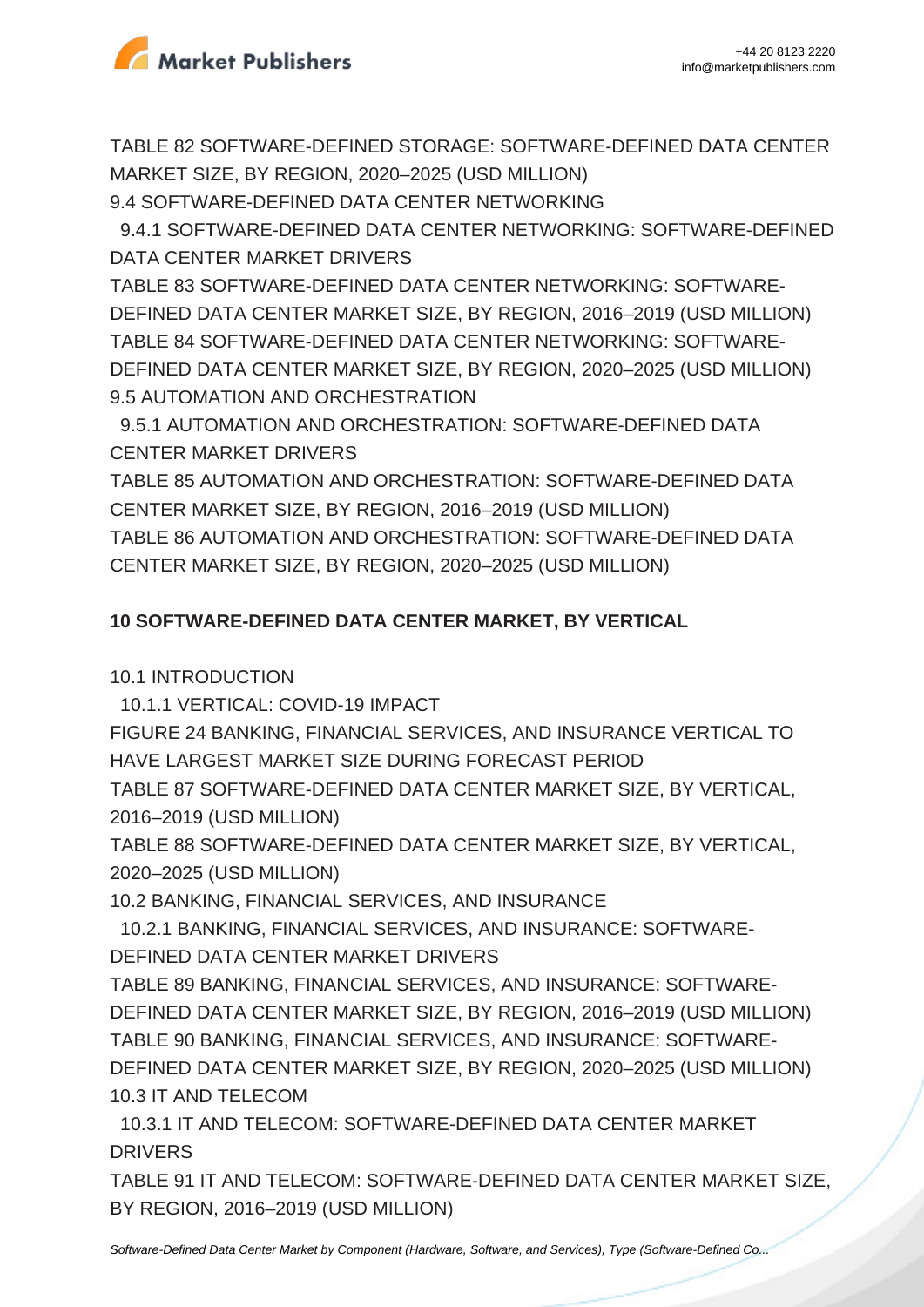

TABLE 92 IT AND TELECOM: SOFTWARE-DEFINED DATA CENTER MARKET SIZE, BY REGION, 2020–2025 (USD MILLION)

10.4 GOVERNMENT AND DEFENSE

 10.4.1 GOVERNMENT AND DEFENSE: SOFTWARE-DEFINED DATA CENTER MARKET DRIVERS

TABLE 93 GOVERNMENT AND DEFENSE: SOFTWARE-DEFINED DATA CENTER MARKET SIZE, BY 2016–2019 (USD MILLION)

TABLE 94 GOVERNMENT AND DEFENSE: SOFTWARE-DEFINED DATA CENTER MARKET SIZE, BY REGION, 2020–2025 (USD MILLION) 10.5 HEALTHCARE

 10.5.1 HEALTHCARE: SOFTWARE-DEFINED DATA CENTER MARKET DRIVERS TABLE 95 HEALTHCARE: SOFTWARE-DEFINED DATA CENTER MARKET SIZE, BY REGION, 2016–2019 (USD MILLION)

TABLE 96 HEALTHCARE: SOFTWARE-DEFINED DATA CENTER MARKET SIZE, BY REGION, 2020–2025 (USD MILLION)

10.6 EDUCATION

 10.6.1 EDUCATION: SOFTWARE-DEFINED DATA CENTER MARKET DRIVERS TABLE 97 EDUCATION: SOFTWARE-DEFINED DATA CENTER MARKET SIZE, BY REGION, 2016–2019 (USD MILLION)

TABLE 98 EDUCATION: SOFTWARE-DEFINED DATA CENTER MARKET SIZE, BY REGION, 2020–2025 (USD MILLION)

10.7 RETAIL

 10.7.1 RETAIL: SOFTWARE-DEFINED DATA CENTER MARKET DRIVERS TABLE 99 RETAIL: SOFTWARE-DEFINED DATA CENTER MARKET SIZE, BY REGION, 2016–2019 (USD MILLION)

TABLE 100 RETAIL: SOFTWARE-DEFINED DATA CENTER MARKET SIZE, BY REGION, 2020–2025 (USD MILLION)

10.8 MANUFACTURING

 10.8.1 MANUFACTURING: SOFTWARE-DEFINED DATA CENTER MARKET DRIVERS

TABLE 101 MANUFACTURING: SOFTWARE-DEFINED DATA CENTER MARKET SIZE, BY REGION, 2016–2019 (USD MILLION)

TABLE 102 MANUFACTURING: SOFTWARE-DEFINED DATA CENTER MARKET SIZE, BY REGION, 2020–2025 (USD MILLION)

10.9 OTHERS

TABLE 103 OTHERS: SOFTWARE-DEFINED DATA CENTER MARKET SIZE, BY REGION, 2016–2019 (USD MILLION)

TABLE 104 OTHERS: SOFTWARE-DEFINED DATA CENTER MARKET SIZE, BY REGION, 2020–2025 (USD MILLION)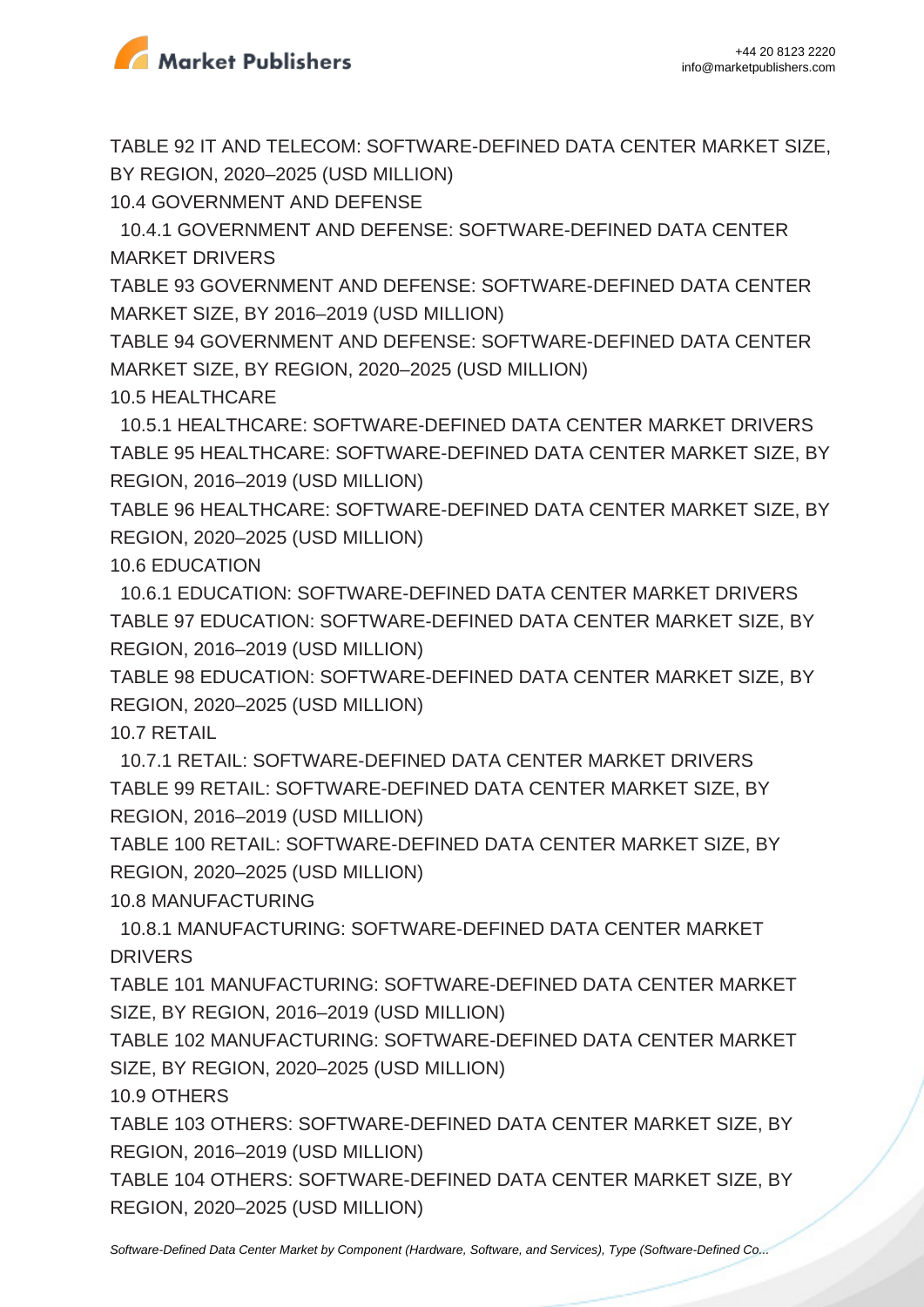

### **11 SOFTWARE-DEFINED DATA CENTER MARKET, BY REGION**

11.1 INTRODUCTION

FIGURE 25 ASIA PACIFIC TO GROW AT HIGHEST RATE DURING FORECAST **PERIOD** 

TABLE 105 SOFTWARE-DEFINED DATA CENTER MARKET SIZE, BY REGION, 2016–2019 (USD MILLION)

TABLE 106 SOFTWARE-DEFINED DATA CENTER MARKET SIZE, BY REGION, 2020–2025 (USD MILLION)

11.2 NORTH AMERICA

11.2.1 NORTH AMERICA: COVID-19 IMPACT

11.2.2 NORTH AMERICA: REGULATIONS

 11.2.3 NORTH AMERICA: SOFTWARE-DEFINED DATA CENTER MARKET **DRIVERS** 

FIGURE 26 NORTH AMERICA: MARKET SNAPSHOT

TABLE 107 NORTH AMERICA: SOFTWARE-DEFINED DATA CENTER MARKET SIZE, BY COMPONENT, 2016–2019 (USD MILLION)

TABLE 108 NORTH AMERICA: SOFTWARE-DEFINED DATA CENTER MARKET SIZE, BY COMPONENT, 2020–2025 (USD MILLION)

TABLE 109 NORTH AMERICA: SOFTWARE-DEFINED DATA CENTER MARKET SIZE, BY SERVICE, 2016–2019 (USD MILLION)

TABLE 110 NORTH AMERICA: SOFTWARE-DEFINED DATA CENTER MARKET SIZE, BY SERVICE, 2020–2025 (USD MILLION)

TABLE 111 NORTH AMERICA: SOFTWARE-DEFINED DATA CENTER MARKET SIZE, BY ORGANIZATION SIZE, 2016–2019 (USD MILLION)

TABLE 112 NORTH AMERICA: SOFTWARE-DEFINED DATA CENTER MARKET SIZE, BY ORGANIZATION SIZE, 2020–2025 (USD MILLION)

TABLE 113 NORTH AMERICA: SOFTWARE-DEFINED DATA CENTER MARKET SIZE, BY TYPE, 2016–2019 (USD MILLION)

TABLE 114 NORTH AMERICA: SOFTWARE-DEFINED DATA CENTER MARKET SIZE, BY TYPE, 2020–2025 (USD MILLION)

TABLE 115 NORTH AMERICA: SOFTWARE-DEFINED DATA CENTER MARKET SIZE, BY VERTICAL, 2016–2019 (USD MILLION)

TABLE 116 NORTH AMERICA: SOFTWARE-DEFINED DATA CENTER MARKET SIZE, BY VERTICAL, 2020–2025 (USD MILLION)

TABLE 117 NORTH AMERICA: SOFTWARE-DEFINED DATA CENTER MARKET SIZE, BY COUNTRY, 2020–2025 (USD MILLION)

TABLE 118 NORTH AMERICA: SOFTWARE-DEFINED DATA CENTER MARKET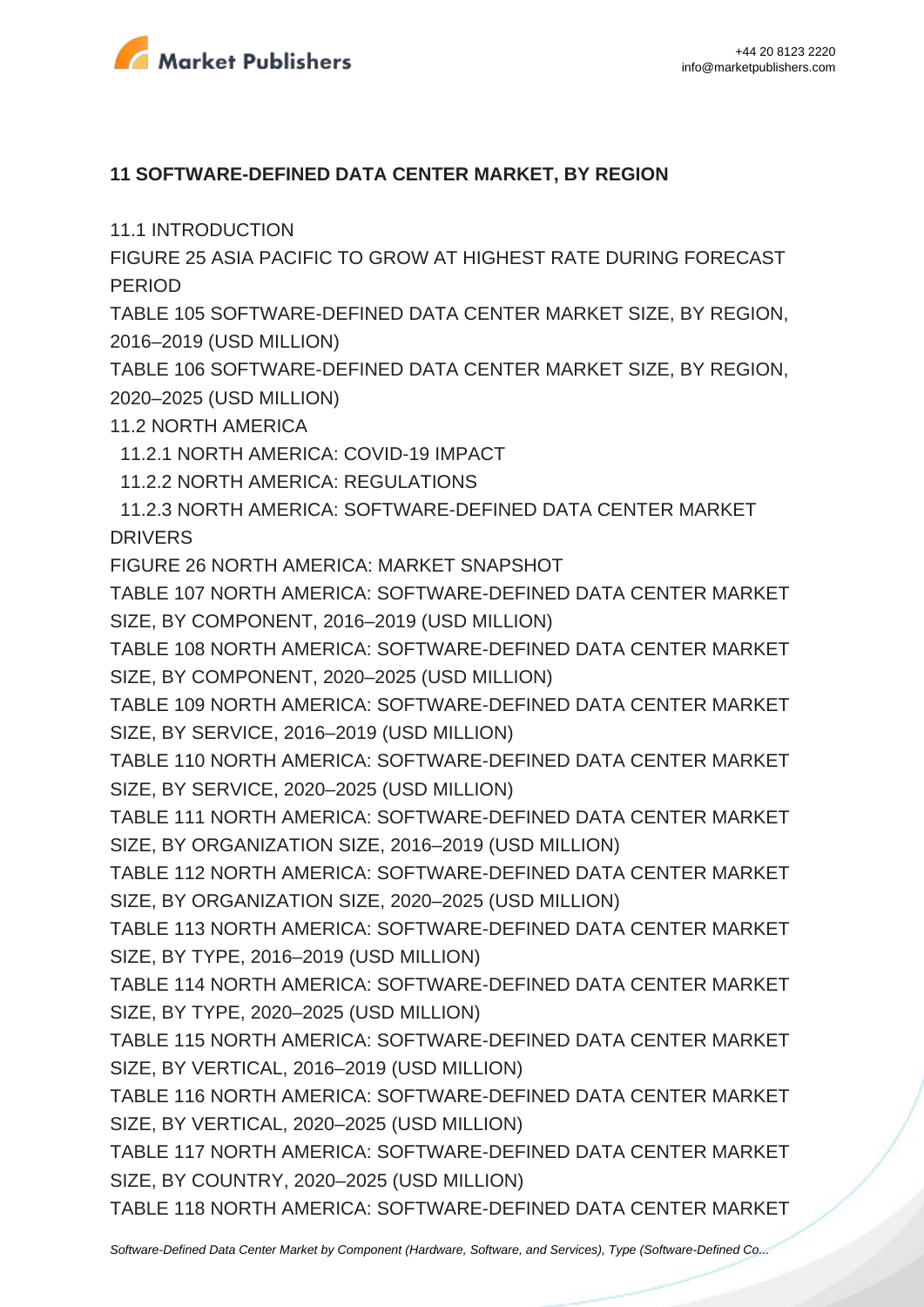

SIZE, BY COUNTRY, 2020–2025 (USD MILLION)

11.2.4 UNITED STATES

TABLE 119 UNITED STATES: SOFTWARE-DEFINED DATA CENTER MARKET SIZE, BY COMPONENT, 2016–2019 (USD MILLION)

TABLE 120 UNITED STATES: SOFTWARE-DEFINED DATA CENTER MARKET SIZE, BY COMPONENT, 2020–2025 (USD MILLION)

TABLE 121 UNITED STATES: SOFTWARE-DEFINED DATA CENTER MARKET SIZE, BY SERVICE, 2016–2019 (USD MILLION)

TABLE 122 UNITED STATES: SOFTWARE-DEFINED DATA CENTER MARKET SIZE, BY SERVICE, 2020–2025 (USD MILLION)

TABLE 123 UNITED STATES: SOFTWARE-DEFINED DATA CENTER MARKET SIZE, BY ORGANIZATION SIZE, 2016–2019 (USD MILLION)

TABLE 124 UNITED STATES: SOFTWARE-DEFINED DATA CENTER MARKET SIZE, BY ORGANIZATION SIZE, 2020–2025 (USD MILLION)

11.2.5 CANADA

TABLE 125 CANADA: SOFTWARE-DEFINED DATA CENTER MARKET SIZE, BY COMPONENT, 2016–2019 (USD MILLION)

TABLE 126 CANADA: SOFTWARE-DEFINED DATA CENTER MARKET SIZE, BY COMPONENT, 2020–2025 (USD MILLION)

TABLE 127 CANADA: SOFTWARE-DEFINED DATA CENTER MARKET SIZE, BY SERVICE, 2016–2019 (USD MILLION)

TABLE 128 CANADA: SOFTWARE-DEFINED DATA CENTER MARKET SIZE, BY SERVICE, 2020–2025 (USD MILLION)

TABLE 129 CANADA: SOFTWARE-DEFINED DATA CENTER MARKET SIZE, BY ORGANIZATION SIZE, 2016–2019 (USD MILLION)

TABLE 130 CANADA: SOFTWARE-DEFINED DATA CENTER MARKET SIZE, BY ORGANIZATION SIZE, 2020–2025 (USD MILLION)

11.3 EUROPE

11.3.1 EUROPE: COVID-19 IMPACT

11.3.2 EUROPE: REGULATIONS

 11.3.3 EUROPE: SOFTWARE-DEFINED DATA CENTER MARKET DRIVERS TABLE 131 EUROPE: SOFTWARE-DEFINED DATA CENTER MARKET SIZE, BY COMPONENT, 2016–2019 (USD MILLION)

TABLE 132 EUROPE: SOFTWARE-DEFINED DATA CENTER MARKET SIZE, BY COMPONENT, 2020–2025 (USD MILLION)

TABLE 133 EUROPE: SOFTWARE-DEFINED DATA CENTER MARKET SIZE, BY SERVICE, 2016–2019 (USD MILLION)

TABLE 134 EUROPE: SOFTWARE-DEFINED DATA CENTER MARKET SIZE, BY SERVICE, 2020–2025 (USD MILLION)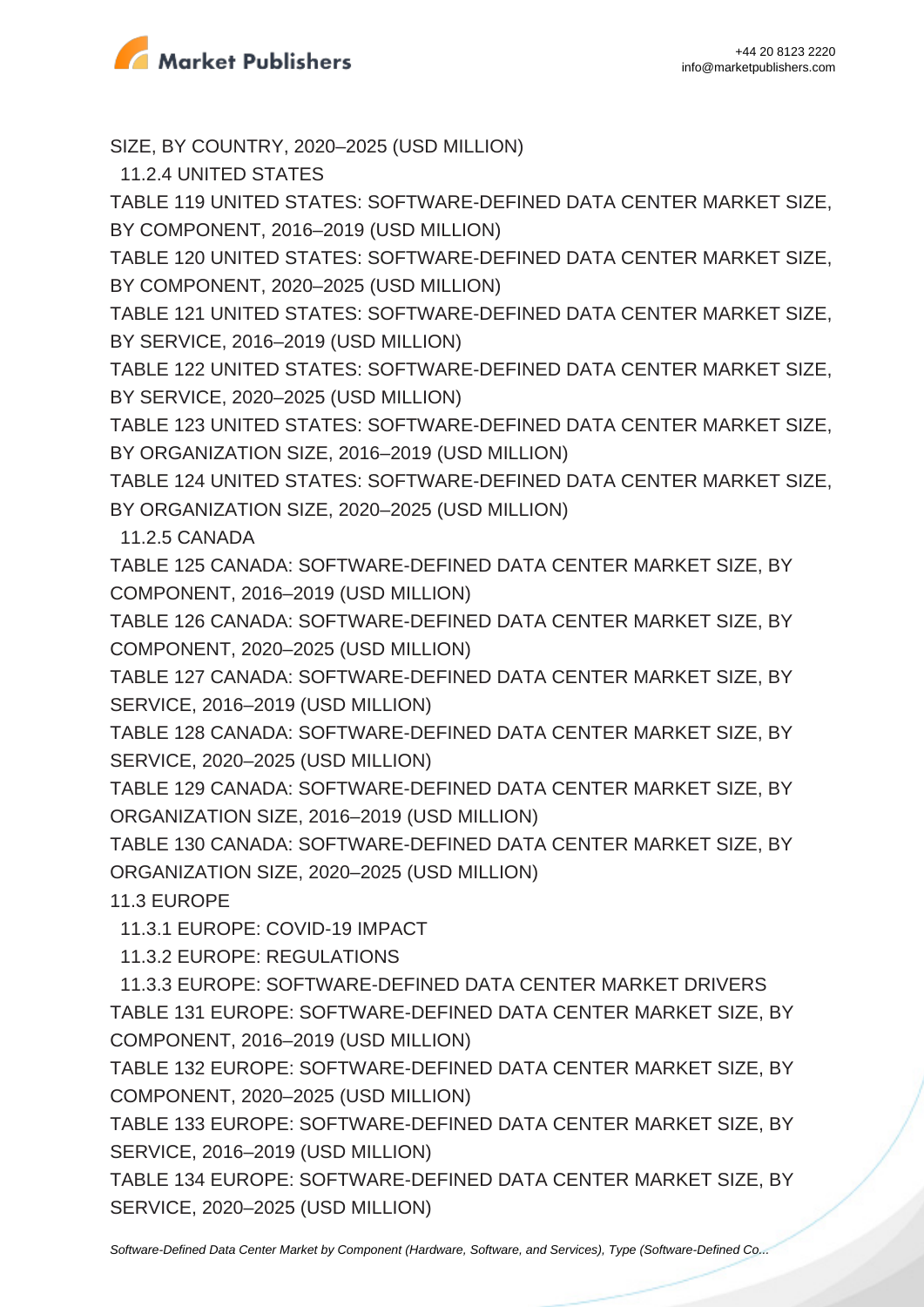

TABLE 135 EUROPE: SOFTWARE-DEFINED DATA CENTER MARKET SIZE, BY ORGANIZATION SIZE, 2016–2019 (USD MILLION)

TABLE 136 EUROPE: SOFTWARE-DEFINED DATA CENTER MARKET SIZE, BY ORGANIZATION SIZE, 2020–2025 (USD MILLION)

TABLE 137 EUROPE: SOFTWARE-DEFINED DATA CENTER MARKET SIZE, BY TYPE, 2016–2019 (USD MILLION)

TABLE 138 EUROPE: SOFTWARE-DEFINED DATA CENTER MARKET SIZE, BY TYPE, 2020–2025 (USD MILLION)

TABLE 139 EUROPE: SOFTWARE-DEFINED DATA CENTER MARKET SIZE, BY VERTICAL, 2016–2019 (USD MILLION)

TABLE 140 EUROPE: SOFTWARE-DEFINED DATA CENTER MARKET SIZE, BY VERTICAL, 2020–2025 (USD MILLION)

TABLE 141 EUROPE: SOFTWARE-DEFINED DATA CENTER MARKET SIZE, BY COUNTRY, 2020–2025 (USD MILLION)

TABLE 142 EUROPE: SOFTWARE-DEFINED DATA CENTER MARKET SIZE, BY COUNTRY, 2020–2025 (USD MILLION)

11.3.4 UNITED KINGDOM

TABLE 143 UNITED KINGDOM: SOFTWARE-DEFINED DATA CENTER MARKET SIZE, BY COMPONENT, 2016–2019 (USD MILLION)

TABLE 144 UNITED KINGDOM: SOFTWARE-DEFINED DATA CENTER MARKET SIZE, BY COMPONENT, 2020–2025 (USD MILLION)

TABLE 145 UNITED KINGDOM: SOFTWARE-DEFINED DATA CENTER MARKET SIZE, BY SERVICE, 2016–2019 (USD MILLION)

TABLE 146 UNITED KINGDOM: SOFTWARE-DEFINED DATA CENTER MARKET SIZE, BY SERVICE, 2020–2025 (USD MILLION)

TABLE 147 UNITED KINGDOM: SOFTWARE-DEFINED DATA CENTER MARKET SIZE, BY ORGANIZATION SIZE, 2016–2019 (USD MILLION)

TABLE 148 UNITED KINGDOM: SOFTWARE-DEFINED DATA CENTER MARKET SIZE, BY ORGANIZATION SIZE, 2020–2025 (USD MILLION)

11.3.5 GERMANY

TABLE 149 GERMANY: SOFTWARE-DEFINED DATA CENTER MARKET SIZE, BY COMPONENT, 2016–2019 (USD MILLION)

TABLE 150 GERMANY: SOFTWARE-DEFINED DATA CENTER MARKET SIZE, BY COMPONENT, 2020–2025 (USD MILLION)

TABLE 151 GERMANY: SOFTWARE-DEFINED DATA CENTER MARKET SIZE, BY SERVICE, 2016–2019 (USD MILLION)

TABLE 152 GERMANY: SOFTWARE-DEFINED DATA CENTER MARKET SIZE, BY SERVICE, 2020–2025 (USD MILLION)

TABLE 153 GERMANY: SOFTWARE-DEFINED DATA CENTER MARKET SIZE, BY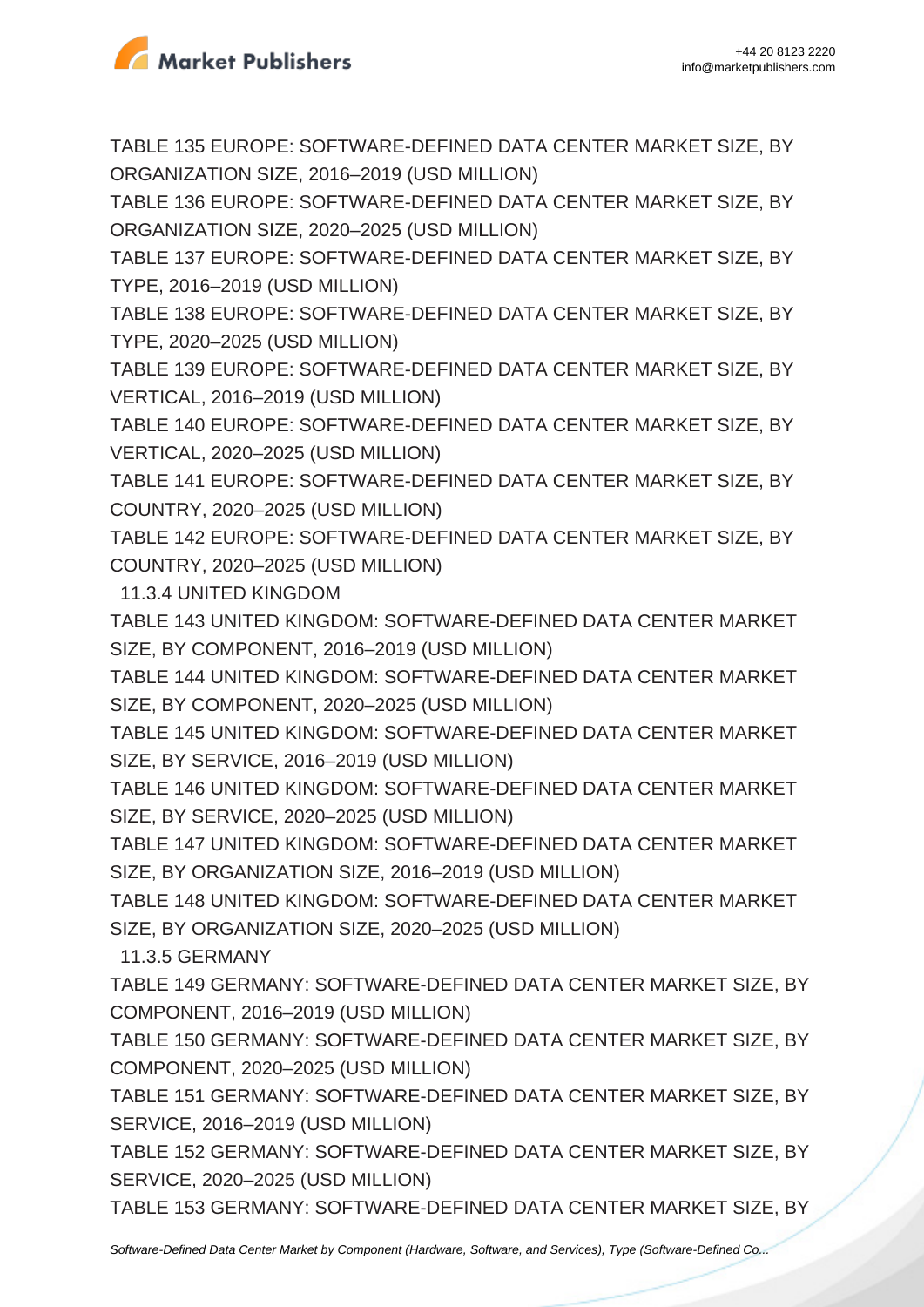

ORGANIZATION SIZE, 2016–2019 (USD MILLION)

TABLE 154 GERMANY: SOFTWARE-DEFINED DATA CENTER MARKET SIZE, BY ORGANIZATION SIZE, 2020–2025 (USD MILLION)

11.3.6 FRANCE

TABLE 155 FRANCE: SOFTWARE-DEFINED DATA CENTER MARKET SIZE, BY COMPONENT, 2016–2019 (USD MILLION)

TABLE 156 FRANCE: SOFTWARE-DEFINED DATA CENTER MARKET SIZE, BY COMPONENT, 2020–2025 (USD MILLION)

TABLE 157 FRANCE: SOFTWARE-DEFINED DATA CENTER MARKET SIZE, BY SERVICE, 2016–2019 (USD MILLION)

TABLE 158 FRANCE: SOFTWARE-DEFINED DATA CENTER MARKET SIZE, BY SERVICE, 2020–2025 (USD MILLION)

TABLE 159 FRANCE: SOFTWARE-DEFINED DATA CENTER MARKET SIZE, BY ORGANIZATION SIZE, 2016–2019 (USD MILLION)

TABLE 160 FRANCE: SOFTWARE-DEFINED DATA CENTER MARKET SIZE, BY ORGANIZATION SIZE, 2020–2025 (USD MILLION)

11.3.7 REST OF EUROPE

TABLE 161 REST OF EUROPE: SOFTWARE-DEFINED DATA CENTER MARKET SIZE, BY COMPONENT, 2016–2019 (USD MILLION)

TABLE 162 REST OF EUROPE: SOFTWARE-DEFINED DATA CENTER MARKET SIZE, BY COMPONENT, 2020–2025 (USD MILLION)

TABLE 163 REST OF EUROPE: SOFTWARE-DEFINED DATA CENTER MARKET SIZE, BY SERVICE, 2016–2019 (USD MILLION)

TABLE 164 REST OF EUROPE: SOFTWARE-DEFINED DATA CENTER MARKET SIZE, BY SERVICE, 2020–2025 (USD MILLION)

TABLE 165 REST OF EUROPE: SOFTWARE-DEFINED DATA CENTER MARKET SIZE, BY ORGANIZATION SIZE, 2016–2019 (USD MILLION)

TABLE 166 REST OF EUROPE: SOFTWARE-DEFINED DATA CENTER MARKET SIZE, BY ORGANIZATION SIZE, 2020–2025 (USD MILLION)

11.4 ASIA PACIFIC

11.4.1 ASIA PACIFIC: COVID-19 IMPACT

11.4.2 ASIA PACIFIC: REGULATIONS

 11.4.3 ASIA PACIFIC: SOFTWARE-DEFINED DATA CENTER MARKET DRIVERS FIGURE 27 ASIA PACIFIC: MARKET SNAPSHOT

TABLE 167 ASIA PACIFIC: SOFTWARE-DEFINED DATA CENTER MARKET SIZE, BY COMPONENT, 2016–2019 (USD MILLION)

TABLE 168 ASIA PACIFIC: SOFTWARE-DEFINED DATA CENTER MARKET SIZE, BY COMPONENT, 2020–2025 (USD MILLION)

TABLE 169 ASIA PACIFIC: SOFTWARE-DEFINED DATA CENTER MARKET SIZE,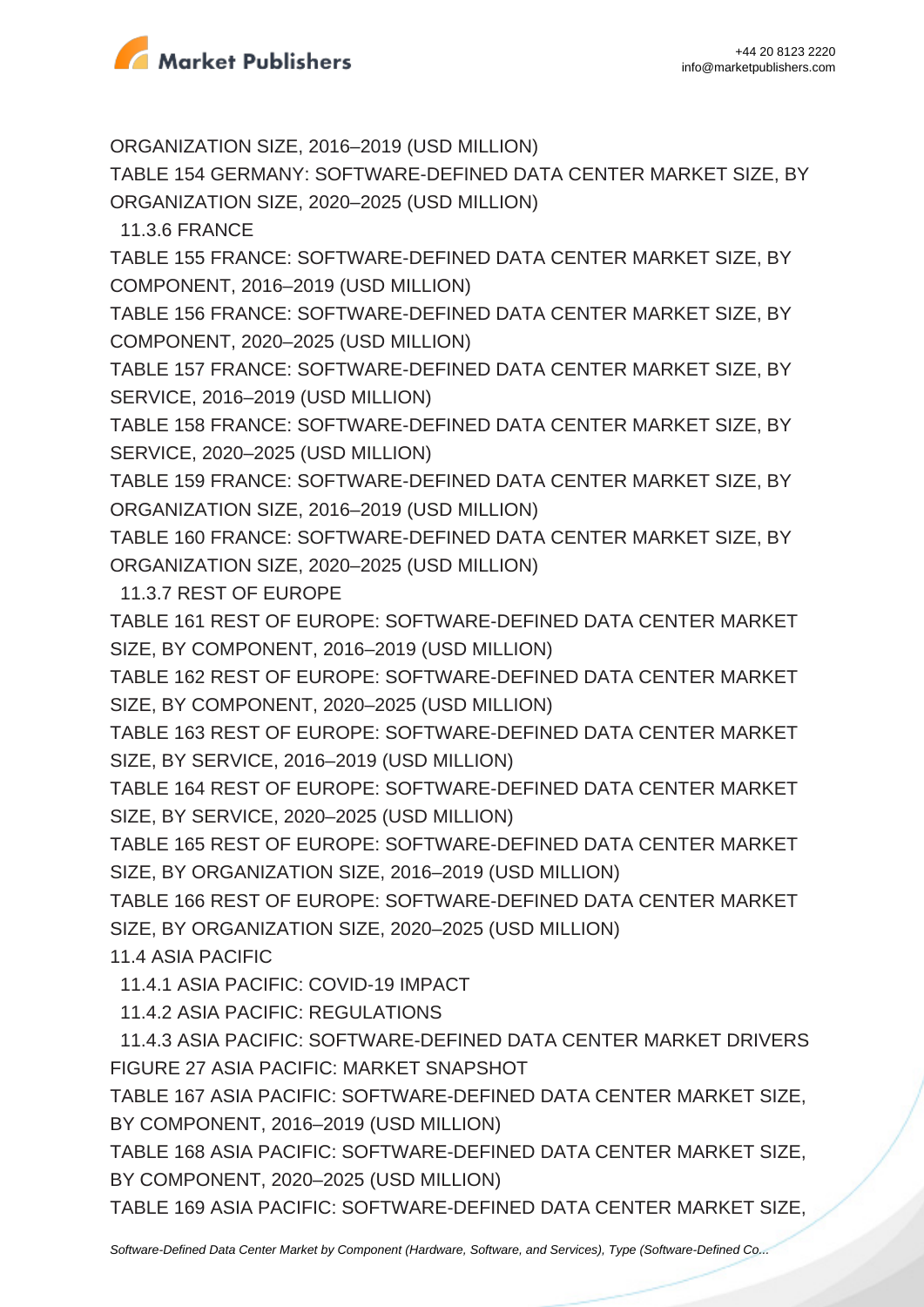

BY SERVICE, 2016–2019 (USD MILLION)

TABLE 170 ASIA PACIFIC: SOFTWARE-DEFINED DATA CENTER MARKET SIZE, BY SERVICE, 2020–2025 (USD MILLION)

TABLE 171 ASIA PACIFIC: SOFTWARE-DEFINED DATA CENTER MARKET SIZE, BY ORGANIZATION SIZE, 2016–2019 (USD MILLION)

TABLE 172 ASIA PACIFIC: SOFTWARE-DEFINED DATA CENTER MARKET SIZE, BY ORGANIZATION SIZE, 2020–2025 (USD MILLION)

TABLE 173 ASIA PACIFIC: SOFTWARE-DEFINED DATA CENTER MARKET SIZE, BY TYPE, 2016–2019 (USD MILLION)

TABLE 174 ASIA PACIFIC: SOFTWARE-DEFINED DATA CENTER MARKET SIZE, BY TYPE, 2020–2025 (USD MILLION)

TABLE 175 ASIA PACIFIC: SOFTWARE-DEFINED DATA CENTER MARKET SIZE, BY VERTICAL, 2016–2019 (USD MILLION)

TABLE 176 ASIA PACIFIC: SOFTWARE-DEFINED DATA CENTER MARKET SIZE, BY VERTICAL, 2020–2025 (USD MILLION)

TABLE 177 ASIA PACIFIC: SOFTWARE-DEFINED DATA CENTER MARKET SIZE, BY COUNTRY, 2020–2025 (USD MILLION)

TABLE 178 ASIA PACIFIC: SOFTWARE-DEFINED DATA CENTER MARKET SIZE, BY COUNTRY, 2020–2025 (USD MILLION)

11.4.4 AUSTRALIA AND NEW ZEALAND

TABLE 179 AUSTRALIA AND NEW ZEALAND: SOFTWARE-DEFINED DATA CENTER MARKET SIZE, BY COMPONENT, 2016–2019 (USD MILLION) TABLE 180 AUSTRALIA AND NEW ZEALAND: SOFTWARE-DEFINED DATA CENTER MARKET SIZE, BY COMPONENT, 2020–2025 (USD MILLION) TABLE 181 AUSTRALIA AND NEW ZEALAND: SOFTWARE-DEFINED DATA CENTER MARKET SIZE, BY SERVICE, 2016–2019 (USD MILLION) TABLE 182 AUSTRALIA AND NEW ZEALAND: SOFTWARE-DEFINED DATA CENTER MARKET SIZE, BY SERVICE, 2020–2025 (USD MILLION) TABLE 183 AUSTRALIA AND NEW ZEALAND: SOFTWARE-DEFINED DATA CENTER MARKET SIZE, BY ORGANIZATION SIZE, 2016–2019 (USD MILLION) TABLE 184 AUSTRALIA AND NEW ZEALAND: SOFTWARE-DEFINED DATA CENTER MARKET SIZE, BY ORGANIZATION SIZE, 2020–2025 (USD MILLION) 11.4.5 JAPAN

TABLE 185 JAPAN: SOFTWARE-DEFINED DATA CENTER MARKET SIZE, BY COMPONENT, 2016–2019 (USD MILLION)

TABLE 186 JAPAN: SOFTWARE-DEFINED DATA CENTER MARKET SIZE, BY COMPONENT, 2020–2025 (USD MILLION)

TABLE 187 JAPAN: SOFTWARE-DEFINED DATA CENTER MARKET SIZE, BY SERVICE, 2016–2019 (USD MILLION)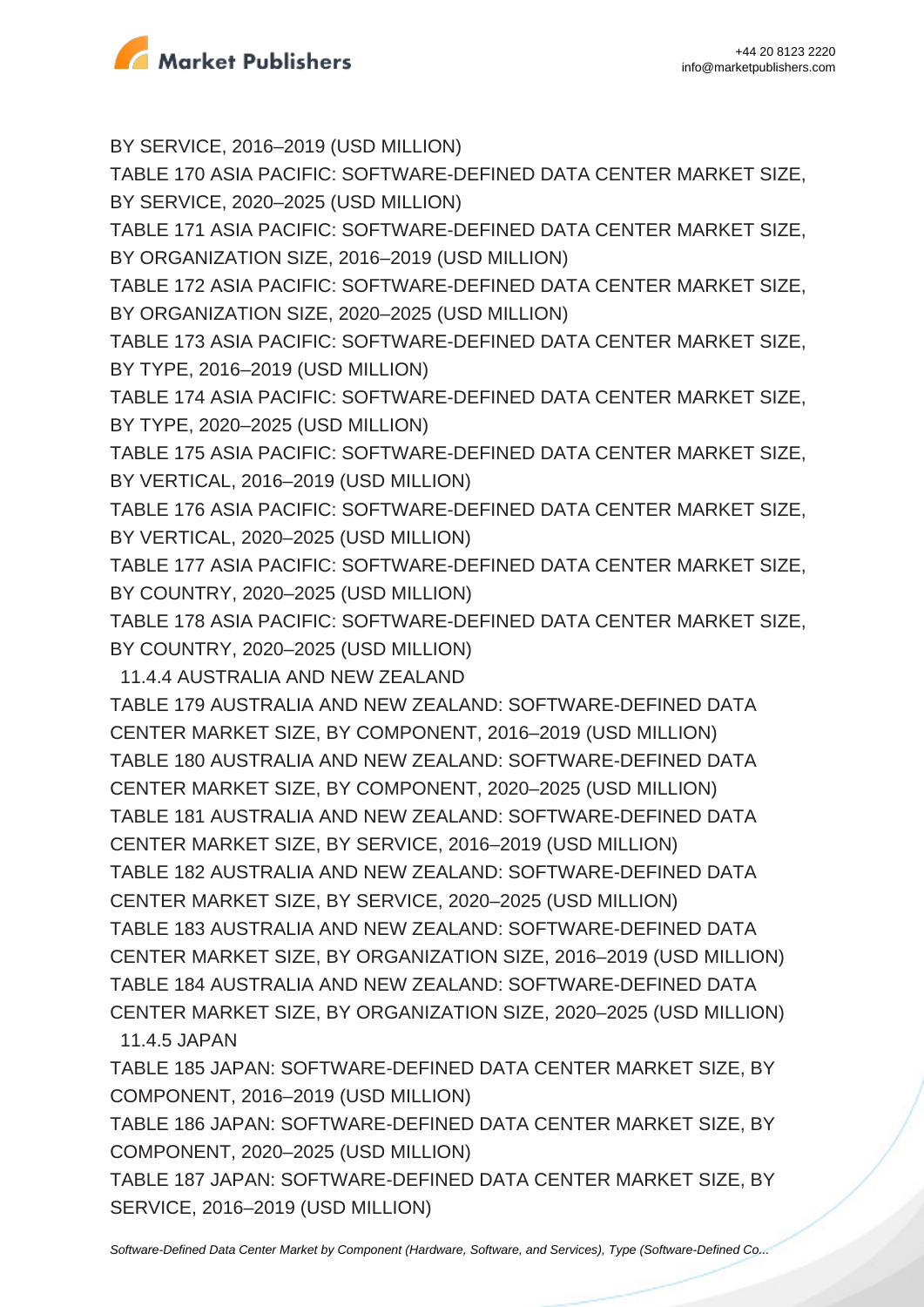

TABLE 188 JAPAN: SOFTWARE-DEFINED DATA CENTER MARKET SIZE, BY SERVICE, 2020–2025 (USD MILLION)

TABLE 189 JAPAN: SOFTWARE-DEFINED DATA CENTER MARKET SIZE, BY ORGANIZATION SIZE, 2016–2019 (USD MILLION)

TABLE 190 JAPAN: SOFTWARE-DEFINED DATA CENTER MARKET SIZE, BY ORGANIZATION SIZE, 2020–2025 (USD MILLION)

11.4.6 CHINA

TABLE 191 CHINA: SOFTWARE-DEFINED DATA CENTER MARKET SIZE, BY COMPONENT, 2016–2019 (USD MILLION)

TABLE 192 CHINA: SOFTWARE-DEFINED DATA CENTER MARKET SIZE, BY COMPONENT, 2020–2025 (USD MILLION)

TABLE 193 CHINA: SOFTWARE-DEFINED DATA CENTER MARKET SIZE, BY SERVICE, 2016–2019 (USD MILLION)

TABLE 194 CHINA: SOFTWARE-DEFINED DATA CENTER MARKET SIZE, BY SERVICE, 2020–2025 (USD MILLION)

TABLE 195 CHINA: SOFTWARE-DEFINED DATA CENTER MARKET SIZE, BY ORGANIZATION SIZE, 2016–2019 (USD MILLION)

TABLE 196 CHINA: SOFTWARE-DEFINED DATA CENTER MARKET SIZE, BY ORGANIZATION SIZE, 2020–2025 (USD MILLION)

11.4.7 REST OF ASIA PACIFIC

TABLE 197 REST OF ASIA PACIFIC: SOFTWARE-DEFINED DATA CENTER MARKET SIZE, BY COMPONENT, 2016–2019 (USD MILLION)

TABLE 198 REST OF ASIA PACIFIC: SOFTWARE-DEFINED DATA CENTER MARKET SIZE, BY COMPONENT, 2020–2025 (USD MILLION)

TABLE 199 REST OF ASIA PACIFIC: SOFTWARE-DEFINED DATA CENTER MARKET SIZE, BY SERVICE, 2016–2019 (USD MILLION)

TABLE 200 REST OF ASIA PACIFIC: SOFTWARE-DEFINED DATA CENTER MARKET SIZE, BY SERVICE, 2020–2025 (USD MILLION)

TABLE 201 REST OF ASIA PACIFIC: SOFTWARE-DEFINED DATA CENTER MARKET SIZE, BY ORGANIZATION SIZE, 2016–2019 (USD MILLION) TABLE 202 REST OF ASIA PACIFIC: SOFTWARE-DEFINED DATA CENTER MARKET SIZE, BY ORGANIZATION SIZE, 2020–2025 (USD MILLION) 11.5 MIDDLE EAST AND AFRICA

11.5.1 MIDDLE EAST AND AFRICA: COVID-19 IMPACT

11.5.2 MIDDLE EAST AND AFRICA: REGULATIONS

 11.5.3 MIDDLE EAST AND AFRICA: SOFTWARE-DEFINED DATA CENTER MARKET DRIVERS

TABLE 203 MIDDLE EAST AND AFRICA: SOFTWARE-DEFINED DATA CENTER MARKET SIZE, BY COMPONENT, 2016–2019 (USD MILLION)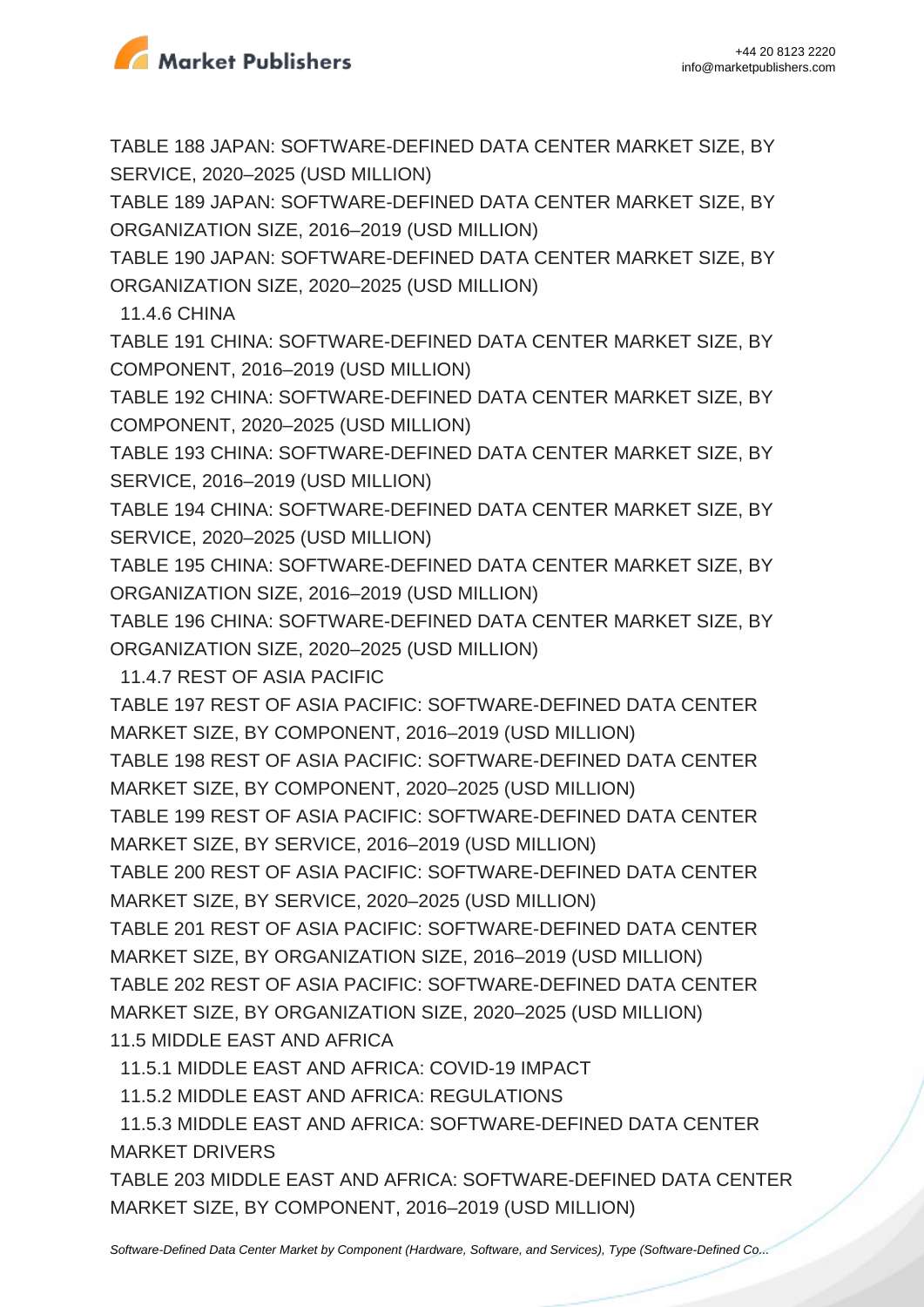

TABLE 204 MIDDLE EAST AND AFRICA: SOFTWARE-DEFINED DATA CENTER MARKET SIZE, BY COMPONENT, 2020–2025 (USD MILLION)

TABLE 205 MIDDLE EAST AND AFRICA: SOFTWARE-DEFINED DATA CENTER MARKET SIZE, BY SERVICE, 2016–2019 (USD MILLION)

TABLE 206 MIDDLE EAST AND AFRICA: SOFTWARE-DEFINED DATA CENTER MARKET SIZE, BY SERVICE, 2020–2025 (USD MILLION)

TABLE 207 MIDDLE EAST AND AFRICA: SOFTWARE-DEFINED DATA CENTER MARKET SIZE, BY ORGANIZATION SIZE, 2016–2019 (USD MILLION)

TABLE 208 MIDDLE EAST AND AFRICA: SOFTWARE-DEFINED DATA CENTER MARKET SIZE, BY ORGANIZATION SIZE, 2020–2025 (USD MILLION)

TABLE 209 MIDDLE EAST AND AFRICA: SOFTWARE-DEFINED DATA CENTER MARKET SIZE, BY TYPE, 2016–2019 (USD MILLION)

TABLE 210 MIDDLE EAST AND AFRICA: SOFTWARE-DEFINED DATA CENTER MARKET SIZE, BY TYPE, 2020–2025 (USD MILLION)

TABLE 211 MIDDLE EAST AND AFRICA: SOFTWARE-DEFINED DATA CENTER MARKET SIZE, BY VERTICAL, 2016–2019 (USD MILLION)

TABLE 212 MIDDLE EAST AND AFRICA: SOFTWARE-DEFINED DATA CENTER MARKET SIZE, BY VERTICAL, 2020–2025 (USD MILLION)

TABLE 213 MIDDLE EAST AND AFRICA: SOFTWARE-DEFINED DATA CENTER MARKET SIZE, BY COUNTRY, 2020–2025 (USD MILLION)

TABLE 214 MIDDLE EAST AND AFRICA: SOFTWARE-DEFINED DATA CENTER MARKET SIZE, BY COUNTRY, 2020–2025 (USD MILLION)

11.5.4 KINGDOM OF SAUDI ARABIA

TABLE 215 KINGDOM OF SAUDI ARABIA: SOFTWARE-DEFINED DATA CENTER MARKET SIZE, BY COMPONENT, 2016–2019 (USD MILLION)

TABLE 216 KINGDOM OF SAUDI ARABIA: SOFTWARE-DEFINED DATA CENTER MARKET SIZE, BY COMPONENT, 2020–2025 (USD MILLION)

TABLE 217 KINGDOM OF SAUDI ARABIA: SOFTWARE-DEFINED DATA CENTER MARKET SIZE, BY SERVICE, 2016–2019 (USD MILLION)

TABLE 218 KINGDOM OF SAUDI ARABIA: SOFTWARE-DEFINED DATA CENTER MARKET SIZE, BY SERVICE, 2020–2025 (USD MILLION)

TABLE 219 KINGDOM OF SAUDI ARABIA: SOFTWARE-DEFINED DATA CENTER MARKET SIZE, BY ORGANIZATION SIZE, 2016–2019 (USD MILLION)

TABLE 220 KINGDOM OF SAUDI ARABIA: SOFTWARE-DEFINED DATA CENTER MARKET SIZE, BY ORGANIZATION SIZE, 2020–2025 (USD MILLION)

11.5.5 SOUTH AFRICA

TABLE 221 SOUTH AFRICA: SOFTWARE-DEFINED DATA CENTER MARKET SIZE, BY COMPONENT, 2016–2019 (USD MILLION)

TABLE 222 SOUTH AFRICA: SOFTWARE-DEFINED DATA CENTER MARKET SIZE,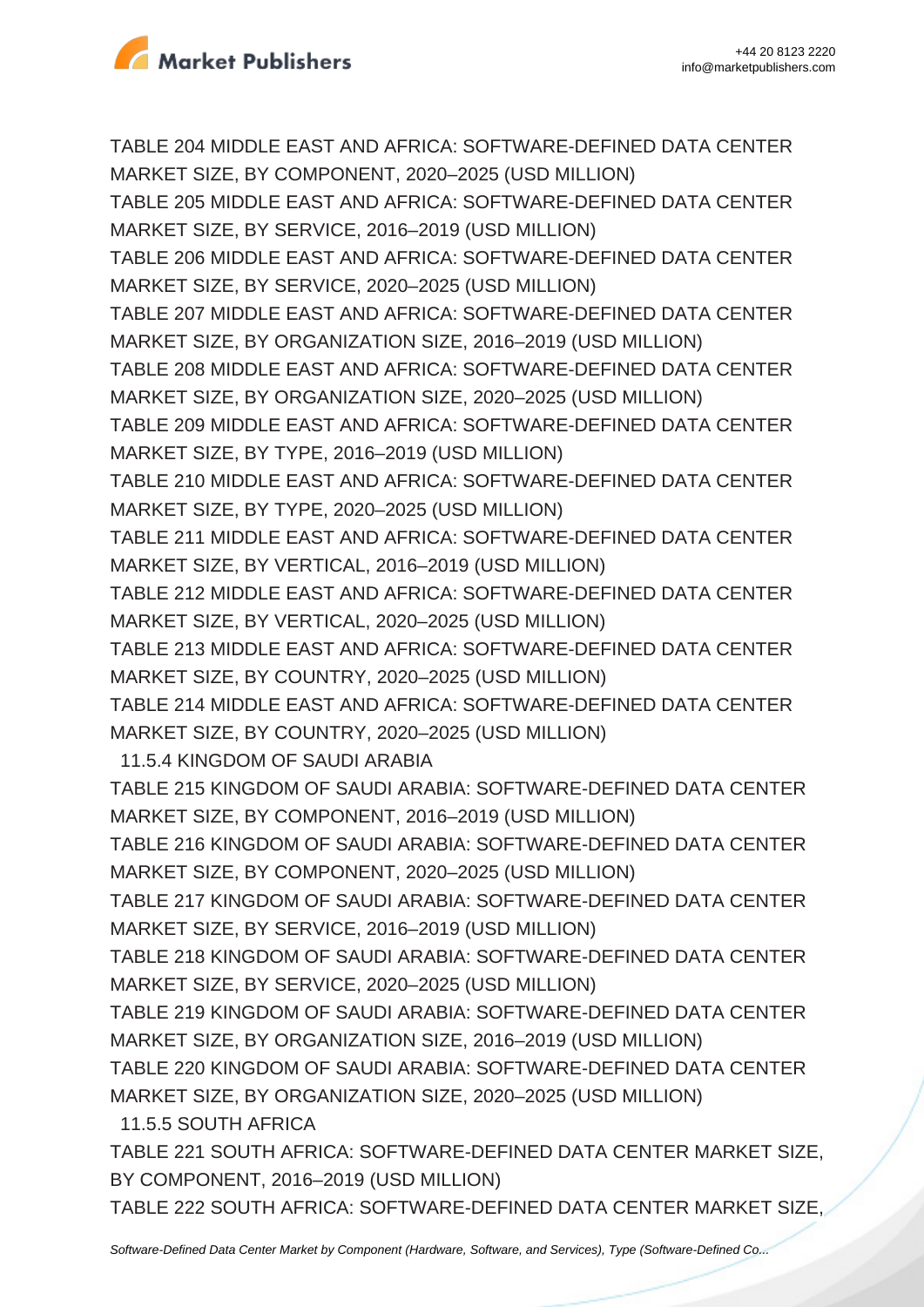

BY COMPONENT, 2020–2025 (USD MILLION) TABLE 223 SOUTH AFRICA: SOFTWARE-DEFINED DATA CENTER MARKET SIZE, BY SERVICE, 2016–2019 (USD MILLION) TABLE 224 SOUTH AFRICA: SOFTWARE-DEFINED DATA CENTER MARKET SIZE, BY SERVICE, 2020–2025 (USD MILLION) TABLE 225 SOUTH AFRICA: SOFTWARE-DEFINED DATA CENTER MARKET SIZE, BY ORGANIZATION SIZE, 2016–2019 (USD MILLION) TABLE 226 SOUTH AFRICA: SOFTWARE-DEFINED DATA CENTER MARKET SIZE, BY ORGANIZATION SIZE, 2020–2025 (USD MILLION) 11.5.6 UNITED ARAB EMIRATES TABLE 227 UNITED ARAB EMIRATES: SOFTWARE-DEFINED DATA CENTER MARKET SIZE, BY COMPONENT, 2016–2019 (USD MILLION) TABLE 228 UNITED ARAB EMIRATES: SOFTWARE-DEFINED DATA CENTER MARKET SIZE, BY COMPONENT, 2020–2025 (USD MILLION) TABLE 229 UNITED ARAB EMIRATES: SOFTWARE-DEFINED DATA CENTER MARKET SIZE, BY SERVICE, 2016–2019 (USD MILLION) TABLE 230 UNITED ARAB EMIRATES: SOFTWARE-DEFINED DATA CENTER MARKET SIZE, BY SERVICE, 2020–2025 (USD MILLION) TABLE 231 UNITED ARAB EMIRATES: SOFTWARE-DEFINED DATA CENTER MARKET SIZE, BY ORGANIZATION SIZE, 2016–2019 (USD MILLION) TABLE 232 UNITED ARAB EMIRATES: SOFTWARE-DEFINED DATA CENTER MARKET SIZE, BY ORGANIZATION SIZE, 2020–2025 (USD MILLION) 11.5.7 REST OF MIDDLE EAST AND AFRICA TABLE 233 REST OF MIDDLE EAST AND AFRICA: SOFTWARE-DEFINED DATA CENTER MARKET SIZE, BY COMPONENT, 2016–2019 (USD MILLION) TABLE 234 REST OF MIDDLE EAST AND AFRICA: SOFTWARE-DEFINED DATA CENTER MARKET SIZE, BY COMPONENT, 2020–2025 (USD MILLION) TABLE 235 REST OF MIDDLE EAST AND AFRICA: SOFTWARE-DEFINED DATA CENTER MARKET SIZE, BY SERVICE, 2016–2019 (USD MILLION) TABLE 236 REST OF MIDDLE EAST AND AFRICA: SOFTWARE-DEFINED DATA CENTER MARKET SIZE, BY SERVICE, 2020–2025 (USD MILLION)

TABLE 237 REST OF MIDDLE EAST AND AFRICA: SOFTWARE-DEFINED DATA CENTER MARKET SIZE, BY ORGANIZATION SIZE, 2016–2019 (USD MILLION) TABLE 238 REST OF MIDDLE EAST AND AFRICA: SOFTWARE-DEFINED DATA CENTER MARKET SIZE, BY ORGANIZATION SIZE, 2020–2025 (USD MILLION) 11.6 LATIN AMERICA

11.6.1 LATIN AMERICA: COVID-19 IMPACT

11.6.2 LATIN AMERICA: REGULATIONS

11.6.3 LATIN AMERICA: SOFTWARE-DEFINED DATA CENTER MARKET DRIVERS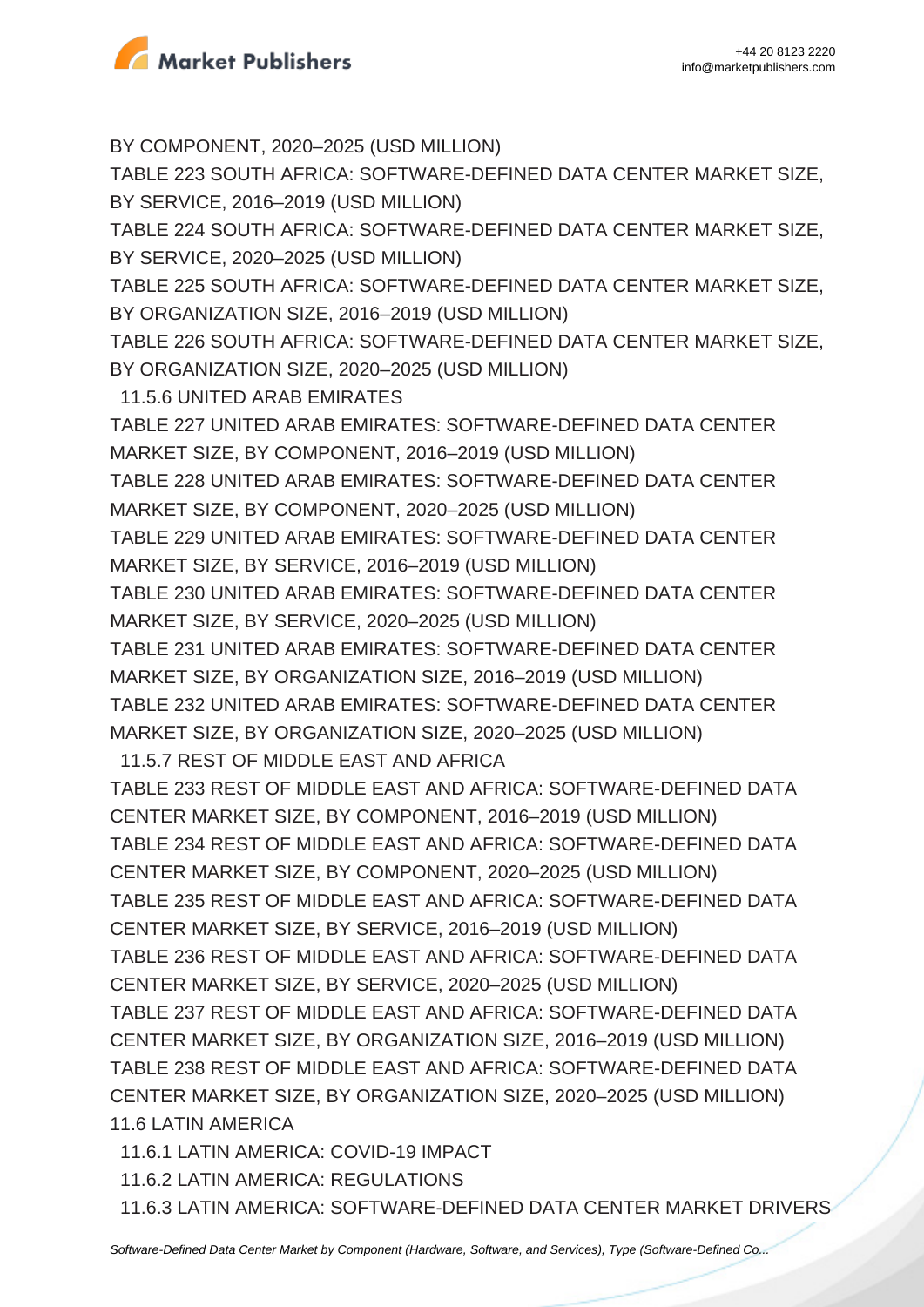

TABLE 239 LATIN AMERICA: SOFTWARE-DEFINED DATA CENTER MARKET SIZE, BY COMPONENT, 2016–2019 (USD MILLION)

TABLE 240 LATIN AMERICA: SOFTWARE-DEFINED DATA CENTER MARKET SIZE, BY COMPONENT, 2020–2025 (USD MILLION)

TABLE 241 LATIN AMERICA: SOFTWARE-DEFINED DATA CENTER MARKET SIZE, BY SERVICE, 2016–2019 (USD MILLION)

TABLE 242 LATIN AMERICA: SOFTWARE-DEFINED DATA CENTER MARKET SIZE, BY SERVICE, 2020–2025 (USD MILLION)

TABLE 243 LATIN AMERICA: SOFTWARE-DEFINED DATA CENTER MARKET SIZE, BY ORGANIZATION SIZE, 2016–2019 (USD MILLION)

TABLE 244 LATIN AMERICA: SOFTWARE-DEFINED DATA CENTER MARKET SIZE, BY ORGANIZATION SIZE, 2020–2025 (USD MILLION)

TABLE 245 LATIN AMERICA: SOFTWARE-DEFINED DATA CENTER MARKET SIZE, BY TYPE, 2016–2019 (USD MILLION)

TABLE 246 LATIN AMERICA: SOFTWARE-DEFINED DATA CENTER MARKET SIZE, BY TYPE, 2020–2025 (USD MILLION)

TABLE 247 LATIN AMERICA: SOFTWARE-DEFINED DATA CENTER MARKET SIZE, BY VERTICAL, 2016–2019 (USD MILLION)

TABLE 248 LATIN AMERICA: SOFTWARE-DEFINED DATA CENTER MARKET SIZE, BY VERTICAL, 2020–2025 (USD MILLION)

TABLE 249 LATIN AMERICA: SOFTWARE-DEFINED DATA CENTER MARKET SIZE, BY COUNTRY, 2020–2025 (USD MILLION)

TABLE 250 LATIN AMERICA: SOFTWARE-DEFINED DATA CENTER MARKET SIZE, BY COUNTRY, 2020–2025 (USD MILLION)

11.6.4 BRAZIL

TABLE 251 BRAZIL: SOFTWARE-DEFINED DATA CENTER MARKET SIZE, BY COMPONENT, 2016–2019 (USD MILLION)

TABLE 252 BRAZIL: SOFTWARE-DEFINED DATA CENTER MARKET SIZE, BY COMPONENT, 2020–2025 (USD MILLION)

TABLE 253 BRAZIL: SOFTWARE-DEFINED DATA CENTER MARKET SIZE, BY SERVICE, 2016–2019 (USD MILLION)

TABLE 254 BRAZIL: SOFTWARE-DEFINED DATA CENTER MARKET SIZE, BY SERVICE, 2020–2025 (USD MILLION)

TABLE 255 BRAZIL: SOFTWARE-DEFINED DATA CENTER MARKET SIZE, BY ORGANIZATION SIZE, 2016–2019 (USD MILLION)

TABLE 256 BRAZIL: SOFTWARE-DEFINED DATA CENTER MARKET SIZE, BY ORGANIZATION SIZE, 2020–2025 (USD MILLION)

11.6.5 MEXICO

TABLE 257 MEXICO: SOFTWARE-DEFINED DATA CENTER MARKET SIZE, BY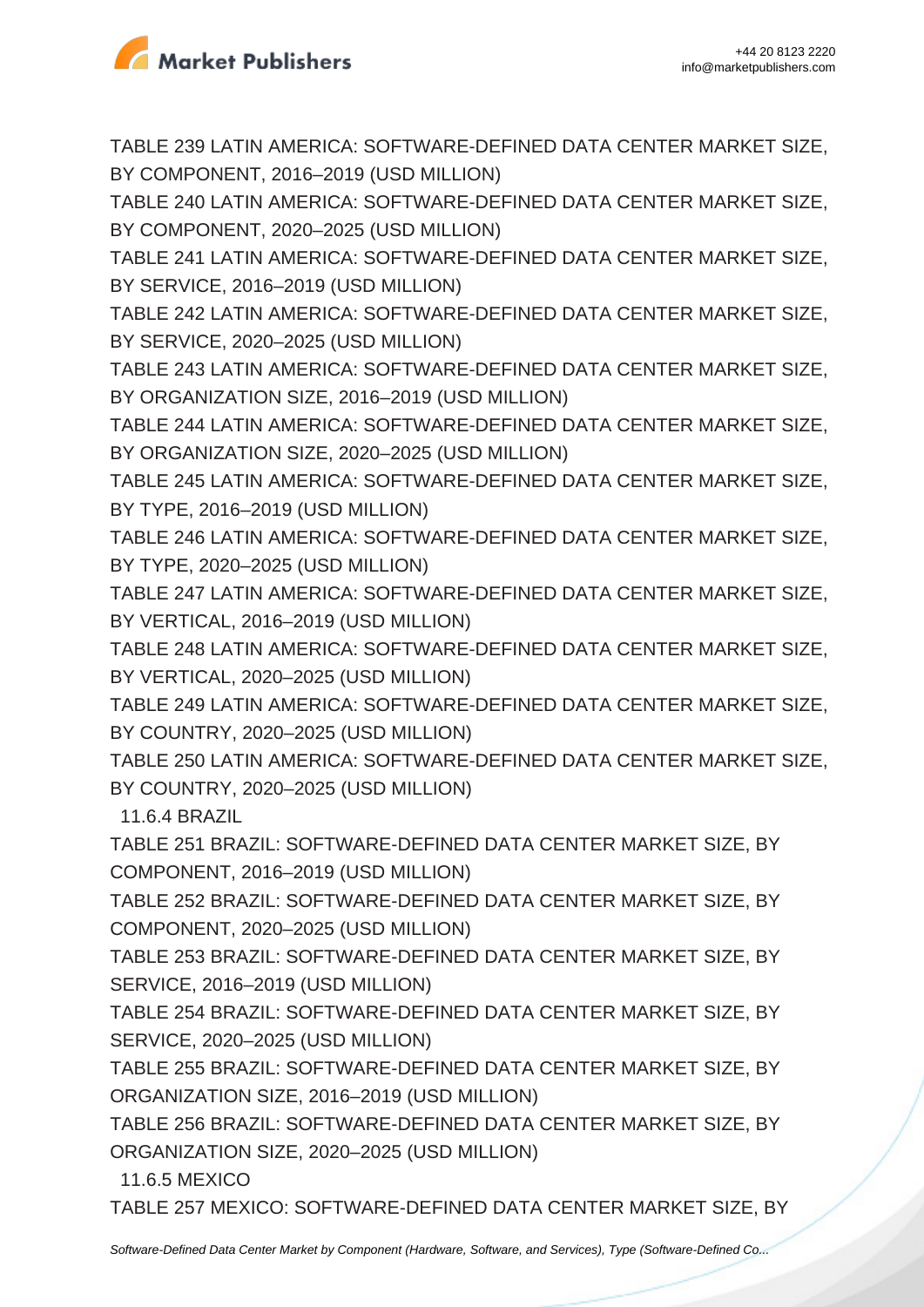

COMPONENT, 2016–2019 (USD MILLION) TABLE 258 MEXICO: SOFTWARE-DEFINED DATA CENTER MARKET SIZE, BY COMPONENT, 2020–2025 (USD MILLION) TABLE 259 MEXICO: SOFTWARE-DEFINED DATA CENTER MARKET SIZE, BY SERVICE, 2016–2019 (USD MILLION) TABLE 260 MEXICO: SOFTWARE-DEFINED DATA CENTER MARKET SIZE, BY SERVICE, 2020–2025 (USD MILLION) TABLE 261 MEXICO: SOFTWARE-DEFINED DATA CENTER MARKET SIZE, BY ORGANIZATION SIZE, 2016–2019 (USD MILLION) TABLE 262 MEXICO: SOFTWARE-DEFINED DATA CENTER MARKET SIZE, BY ORGANIZATION SIZE, 2020–2025 (USD MILLION) 11.6.6 REST OF LATIN AMERICA TABLE 263 REST OF LATIN AMERICA: SOFTWARE-DEFINED DATA CENTER MARKET SIZE, BY COMPONENT, 2016–2019 (USD MILLION) TABLE 264 REST OF LATIN AMERICA: SOFTWARE-DEFINED DATA CENTER MARKET SIZE, BY COMPONENT, 2020–2025 (USD MILLION) TABLE 265 REST OF LATIN AMERICA: SOFTWARE-DEFINED DATA CENTER MARKET SIZE, BY SERVICE, 2016–2019 (USD MILLION) TABLE 266 REST OF LATIN AMERICA: SOFTWARE-DEFINED DATA CENTER MARKET SIZE, BY SERVICE, 2020–2025 (USD MILLION) TABLE 267 REST OF LATIN AMERICA: SOFTWARE-DEFINED DATA CENTER MARKET SIZE, BY ORGANIZATION SIZE, 2016–2019 (USD MILLION) TABLE 268 REST OF LATIN AMERICA: SOFTWARE-DEFINED DATA CENTER MARKET SIZE, BY ORGANIZATION SIZE, 2020–2025 (USD MILLION)

#### **12 COMPETITIVE LANDSCAPE**

12.1 OVERVIEW

12.2 MARKET EVALUATION FRAMEWORK

FIGURE 28 MARKET EVALUATION FRAMEWORK

12.3 MARKET SHARE OF TOP PLAYERS

FIGURE 29 MARKET SHARE OF MAJOR PLAYERS IN SOFTWARE-DEFINED DATA CENTER MARKET, 2019

12.4 REVENUE ANALYSIS OF TOP PLAYERS

FIGURE 30 TOP FOUR PLAYERS TO HAVE DOMINATED MARKET IN LAST FIVE **YEARS** 

12.5 KEY MARKET DEVELOPMENTS

 12.5.1 PRODUCT/SOLUTION LAUNCHES AND ENHANCEMENTS TABLE 269 PRODUCT/SOLUTION LAUNCHES AND ENHANCEMENTS, 2019–2020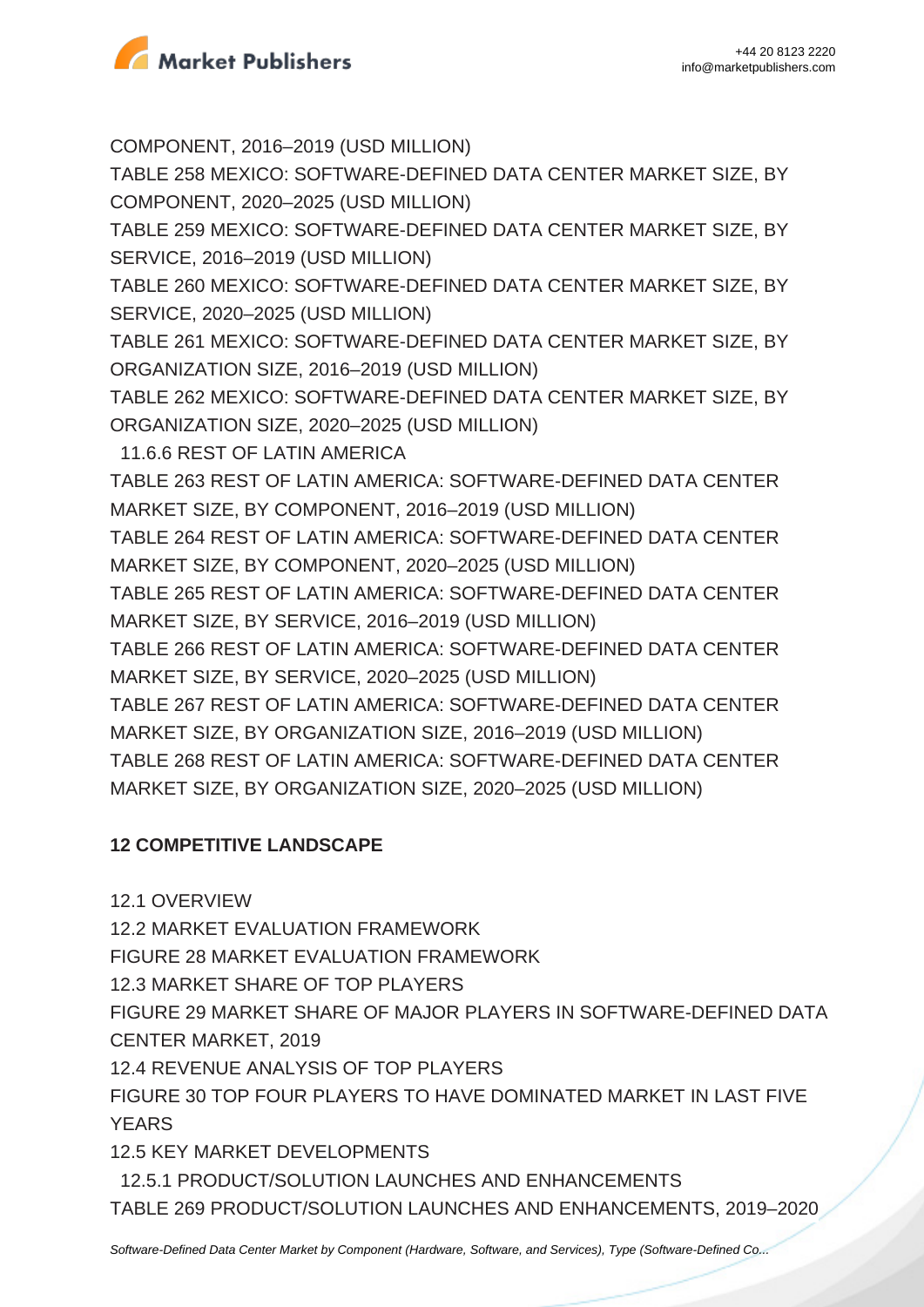

12.5.2 ACQUISITIONS

TABLE 270 ACQUISITIONS, 2019–2020

12.5.3 PARTNERSHIPS, AGREEMENTS, AND COLLABORATIONS

TABLE 271 PARTNERSHIPS, AGREEMENTS, COLLABORATIONS, 2019

# **13 COMPANY EVALUATION MATRIX AND COMPANY PROFILES**

13.1 INTRODUCTION

13.2 COMPANY EVALUATION MATRIX DEFINITIONS AND METHODOLOGY TABLE 272 COMPANY EVALUATION MATRIX: CRITERIA

13.2.1 STARS

13.2.2 EMERGING LEADERS

13.2.3 PERVASIVE

13.2.4 OTHERS

13.3 SOFTWARE-DEFINED COMPUTING COMPANY EVALUATION MATRIX, 2019 13.3.1 SOFTWARE-DEFINED COMPUTING COMPANY EVALUATION MATRIX **OVERVIEW** 

FIGURE 31 SOFTWARE-DEFINED COMPUTING (GLOBAL): COMPANY EVALUATION MATRIX, 2019

13.4 SOFTWARE-DEFINED STORAGE COMPANY EVALUATION MATRIX, 2019 13.4.1 SOFTWARE-DEFINED STORAGE COMPANY EVALUATION MATRIX

**OVERVIEW** 

FIGURE 32 SOFTWARE-DEFINED STORAGE (GLOBAL): COMPANY EVALUATION MATRIX, 2019

13.5 COMPANY PROFILES

(Business overview, Products offered, Recent developments, SWOT analysis & MnM View)\*

13.5.1 VMWARE

FIGURE 33 VMWARE: COMPANY SNAPSHOT

FIGURE 34 SWOT ANALYSIS: VMWARE

13.5.2 MICROSOFT

FIGURE 35 MICROSOFT: COMPANY SNAPSHOT

FIGURE 36 SWOT ANALYSIS: MICROSOFT

13.5.3 HPE

FIGURE 37 HPE: COMPANY SNAPSHOT

FIGURE 38 SWOT ANALYSIS: HPE

13.5.4 DELL TECHNOLOGIES

FIGURE 39 DELL TECHNOLOGIES: COMPANY SNAPSHOT

FIGURE 40 SWOT ANALYSIS: DELL TECHNOLOGIES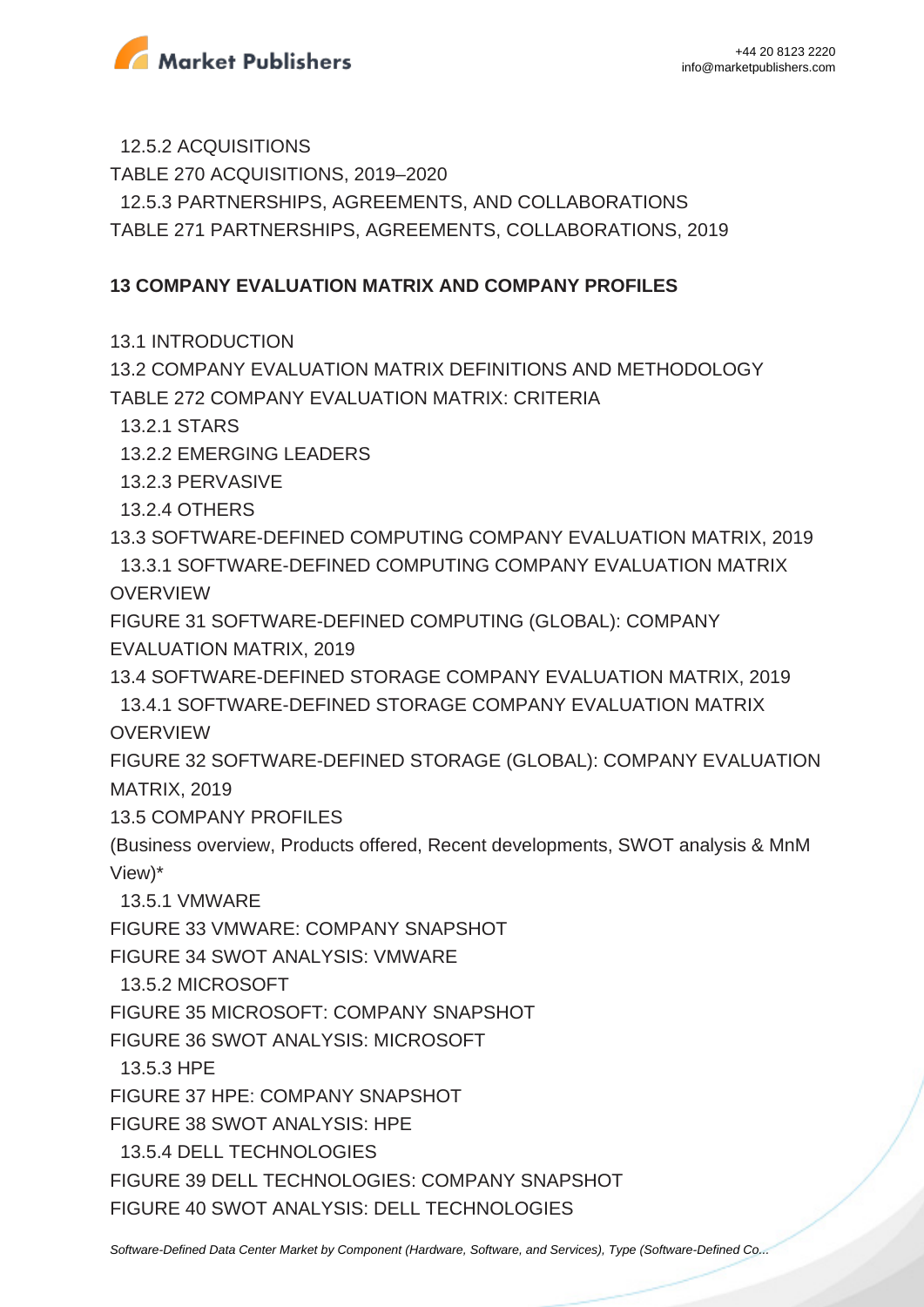

13.5.5 ORACLE

FIGURE 41 ORACLE: COMPANY SNAPSHOT

13.5.6 IBM

FIGURE 42 IBM: COMPANY SNAPSHOT

13.5.7 NUTANIX

FIGURE 43 NUTANIX: COMPANY SNAPSHOT

13.5.8 CISCO

FIGURE 44 CISCO: COMPANY SNAPSHOT

13.5.9 HUAWEI

FIGURE 45 HUAWEI: COMPANY SNAPSHOT

13.5.10 FUJITSU

FIGURE 46 FUJITSU: COMPANY SNAPSHOT

13.5.11 JUNIPER NETWORKS

13.5.12 COMMVAULT

13.5.13 ARISTA NETWORKS

13.5.14 DATACORE SOFTWARE

- 13.5.15 SCALITY
- 13.5.16 SUSE
- 13.5.17 NETAPP
- 13.5.18 CITRIX
- 13.5.19 NUAGE NETWORKS (NOKIA)

13.5.20 LENOVO

\*Details on Business overview, Products offered, Recent developments, SWOT analysis & MnM View might not be captured in case of unlisted companies.

13.6 STARTUP EVALUATION MATRIX METHODOLOGY AND DEFINITIONS

TABLE 273 STARTUP COMPANY EVALUATION MATRIX: CRITERIA

13.6.1 PROGRESSIVE COMPANIES

13.6.2 RESPONSIVE COMPANIES

13.6.3 DYNAMIC COMPANIES

13.6.4 STARTING BLOCKS

FIGURE 47 SOFTWARE-DEFINED DATA CENTER (STARTUP): COMPANY

EVALUATION MATRIX, 2019

- 13.7 STARTUP PROFILES
- 13.7.1 STRATOSCALE
- 13.7.2 LUMINA NETWORKS
- 13.7.3 HIVEIO
- 13.7.4 TIDALSCALE
- 13.7.5 DRIVENETS
- 13.7.6 PORTWORX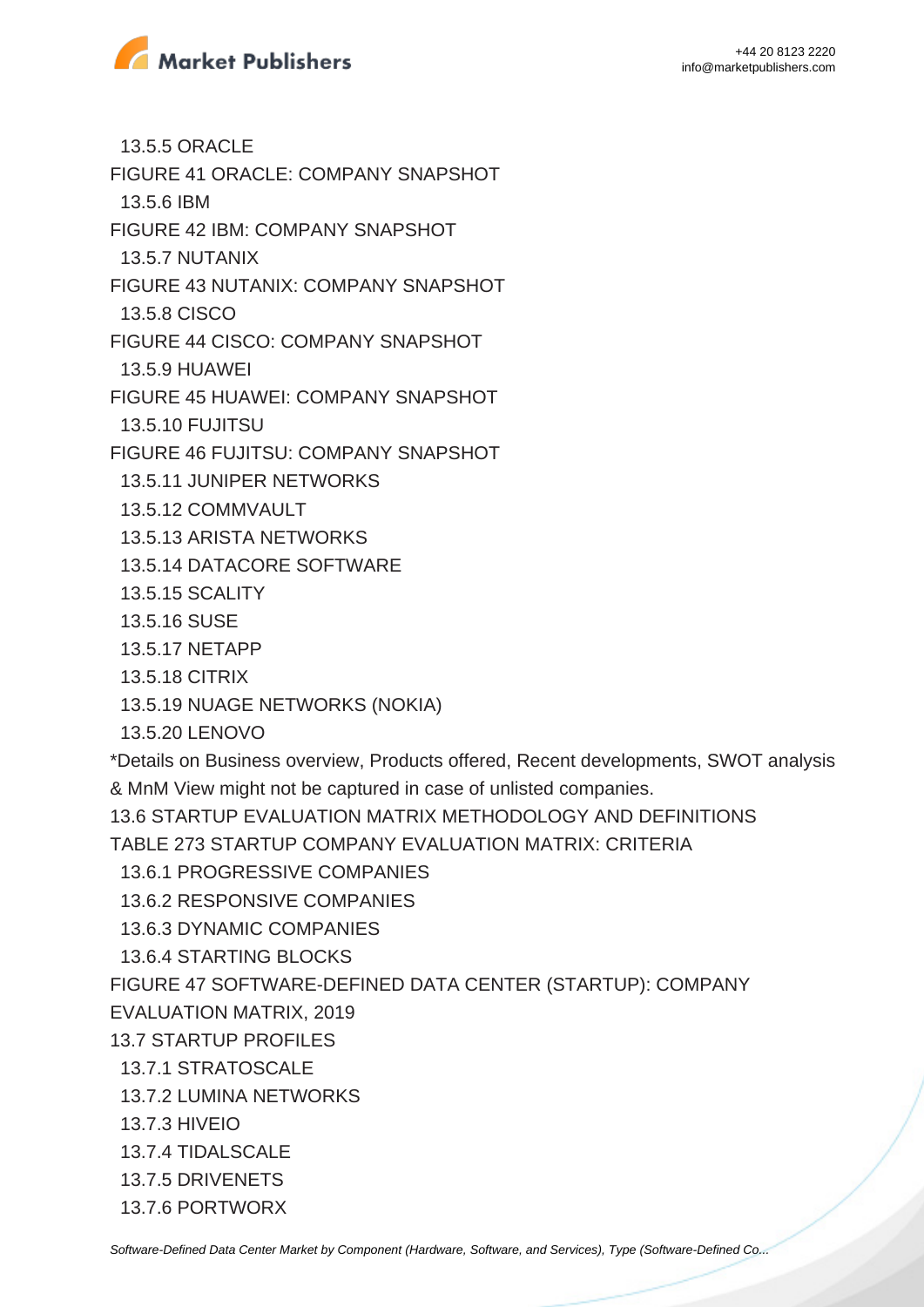

 13.7.7 LIGHTBITS 13.7.8 ARRCUS 13.7.9 VEXATA 13.7.10 HAMMERSPACE 13.7.11 COHESITY

# **14 ADJACENT MARKET**

14.1 INTRODUCTION

14.1.1 RELATED MARKETS

TABLE 274 RELATED MARKETS

14.2 LIMITATIONS

14.3 HYPER-CONVERGED INFRASTRUCTURE MARKET

14.3.1 INTRODUCTION

14.3.2 MARKET OVERVIEW

 14.3.3 HYPER-CONVERGED INFRASTRUCTURE MARKET, BY COMPONENT TABLE 275 HYPER-CONVERGED INFRASTRUCTURE MARKET SIZE, BY COMPONENT, 2016–2019 (USD MILLION)

TABLE 276 HYPER-CONVERGED INFRASTRUCTURE MARKET SIZE, BY COMPONENT, 2020–2025 (USD MILLION)

14.3.3.1 Hardware

TABLE 277 HARDWARE: HYPER-CONVERGED INFRASTRUCTURE MARKET SIZE, BY REGION, 2016–2019 (USD MILLION)

TABLE 278 HARDWARE: HYPER-CONVERGED INFRASTRUCTURE MARKET SIZE, BY REGION, 2020–2025 (USD MILLION)

14.3.3.2 Software

TABLE 279 SOFTWARE: HYPER-CONVERGED INFRASTRUCTURE MARKET SIZE, BY REGION, 2016–2019 (USD MILLION)

TABLE 280 SOFTWARE: HYPER-CONVERGED INFRASTRUCTURE MARKET SIZE, BY REGION, 2020–2025 (USD MILLION)

 14.3.4 HYPER-CONVERGED INFRASTRUCTURE MARKET, BY APPLICATION TABLE 281 HYPER-CONVERGED INFRASTRUCTURE MARKET SIZE, BY APPLICATION, 2016–2019 (USD MILLION)

14.3.4.1 Datacenter consolidation

TABLE 282 DATA CENTER CONSOLIDATION: HYPER-CONVERGED INFRASTRUCTURE MARKET SIZE, BY REGION, 2016–2019 (USD MILLION) TABLE 283 DATA CENTER CONSOLIDATION: HYPER-CONVERGED INFRASTRUCTURE MARKET SIZE, BY REGION, 2020–2025 (USD MILLION)

14.3.4.2 Virtualizing critical applications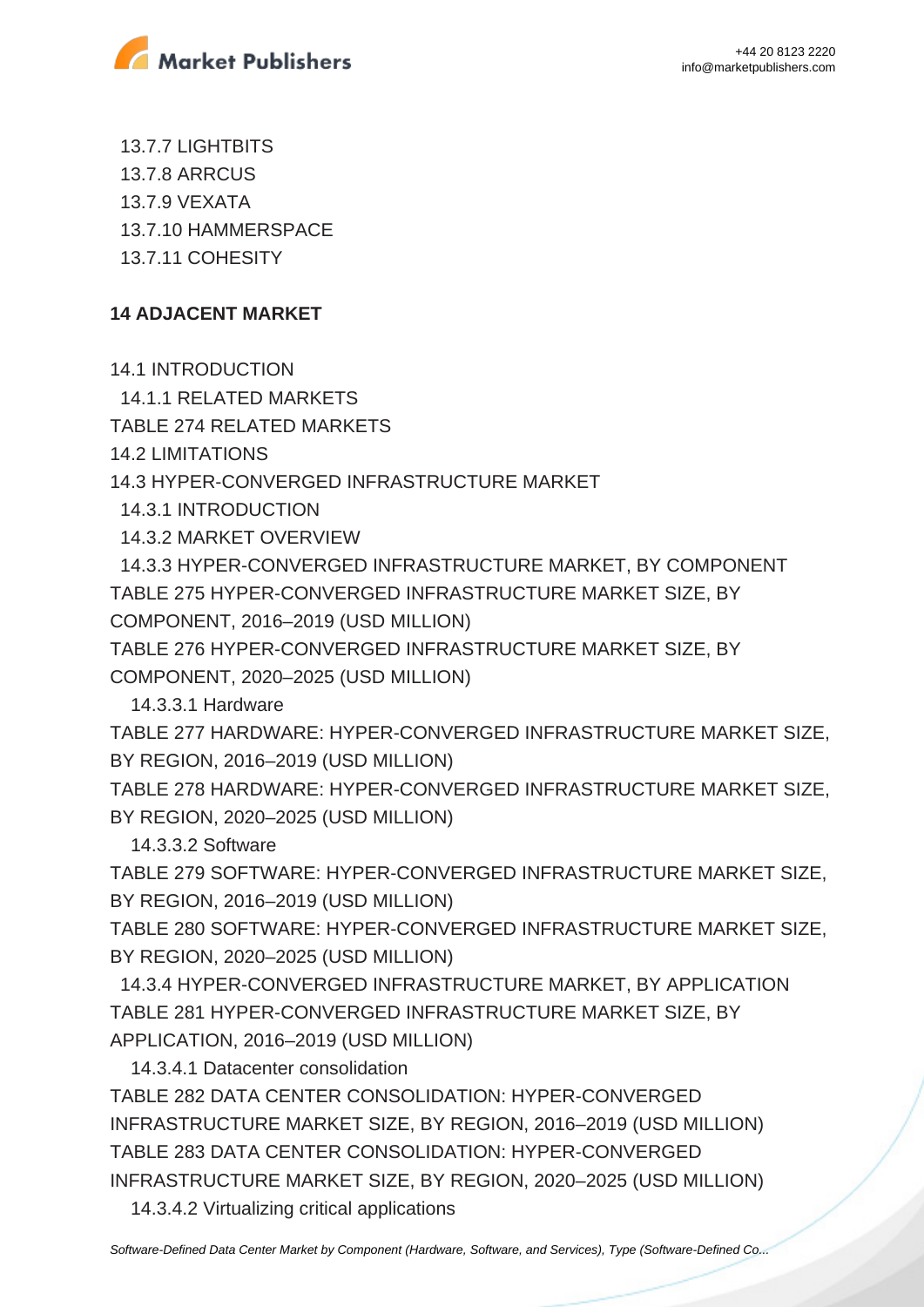

TABLE 284 VIRTUALIZING CRITICAL APPLICATIONS: HYPER-CONVERGED INFRASTRUCTURE MARKET SIZE, BY REGION, 2016–2019 (USD MILLION) TABLE 285 VIRTUALIZING CRITICAL APPLICATIONS: HYPER-CONVERGED INFRASTRUCTURE MARKET SIZE, BY REGION, 2020–2025 (USD MILLION)

 14.3.4.3 Virtual desktop infrastructure TABLE 286 VIRTUAL DESKTOP INFRASTRUCTURE: HYPER-CONVERGED INFRASTRUCTURE MARKET SIZE, BY REGION, 2016–2019 (USD MILLION) TABLE 287 VIRTUAL DESKTOP INFRASTRUCTURE: HYPER-CONVERGED INFRASTRUCTURE MARKET SIZE, BY REGION, 2020–2025 (USD MILLION)

 14.3.4.4 Remote office branch office TABLE 288 REMOTE OFFICE BRANCH OFFICE: HYPER-CONVERGED INFRASTRUCTURE MARKET SIZE, BY REGION, 2016–2019 (USD MILLION) TABLE 289 REMOTE OFFICE BRANCH OFFICE: HYPER-CONVERGED INFRASTRUCTURE MARKET SIZE, BY REGION, 2020–2025 (USD MILLION)

 14.3.4.5 Backup/Recovery/Disaster recovery TABLE 290 BACKUP/RECOVERY/DISASTER RECOVERY: HYPER-CONVERGED INFRASTRUCTURE MARKET SIZE, BY REGION, 2016–2019 (USD MILLION) TABLE 291 BACKUP/RECOVERY/DISASTER RECOVERY: HYPER-CONVERGED INFRASTRUCTURE MARKET SIZE, BY REGION, 2020–2025 (USD MILLION)

14.3.4.6 Others

TABLE 292 OTHERS: HYPER-CONVERGED INFRASTRUCTURE MARKET SIZE, BY REGION, 2016–2019 (USD MILLION)

TABLE 293 OTHERS: HYPER-CONVERGED INFRASTRUCTURE MARKET SIZE, BY REGION, 2020–2025 (USD MILLION)

TABLE 294 HYPER-CONVERGED INFRASTRUCTURE MARKET SIZE, BY APPLICATION, 2020–2025 (USD MILLION)

TABLE 295 HYPER-CONVERGED INFRASTRUCTURE MARKET SIZE, BY END USER, 2016–2019 (USD MILLION)

TABLE 296 HYPER-CONVERGED INFRASTRUCTURE MARKET SIZE, BY END USER, 2020–2025 (USD MILLION)

14.3.5 HYPER-CONVERGED INFRASTRUCTURE MARKET, BY END USER

14.3.5.1 Enterprises

TABLE 297 ENTERPRISES: HYPER-CONVERGED INFRASTRUCTURE MARKET SIZE, BY REGION, 2016–2019 (USD MILLION)

TABLE 298 ENTERPRISES: HYPER-CONVERGED INFRASTRUCTURE MARKET SIZE, BY REGION, 2020–2025 (USD MILLION)

TABLE 299 NORTH AMERICA: ENTERPRISES MARKET SIZE, BY COUNTRY, 2016–2019 (USD MILLION)

TABLE 300 NORTH AMERICA: ENTERPRISES MARKET SIZE, BY COUNTRY,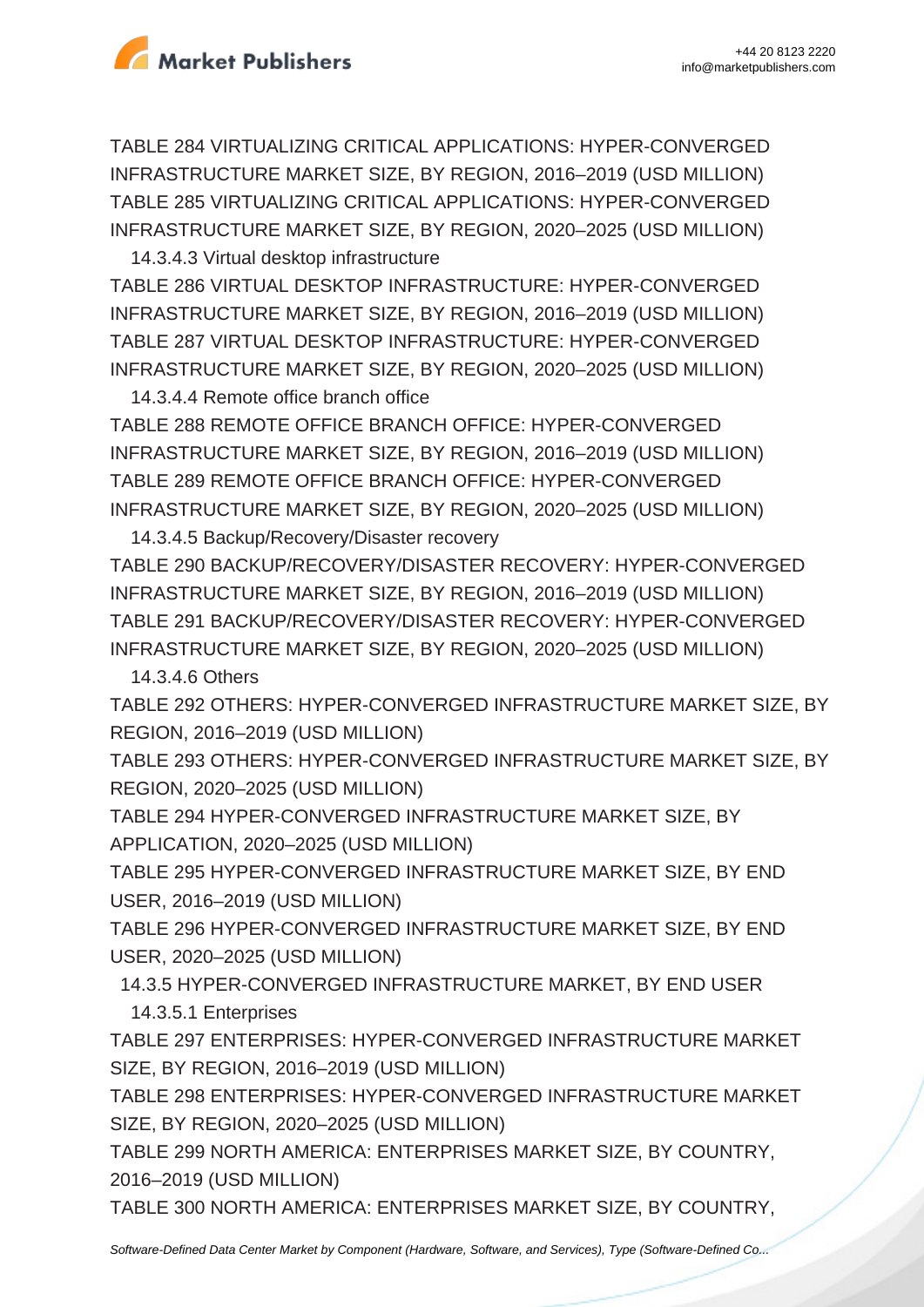

2020–2025 (USD MILLION)

TABLE 301 EUROPE: ENTERPRISES MARKET SIZE, BY COUNTRY, 2016–2019 (USD MILLION)

TABLE 302 EUROPE: ENTERPRISES MARKET SIZE, BY COUNTRY, 2020–2025 (USD MILLION)

TABLE 303 ASIA PACIFIC: ENTERPRISES MARKET SIZE, BY COUNTRY,

2020–2025 (USD MILLION)

TABLE 304 ASIA PACIFIC: ENTERPRISES MARKET SIZE, BY COUNTRY, 2020–2025 (USD MILLION)

14.3.5.2 Colocation providers

TABLE 305 COLOCATION PROVIDERS: HYPER-CONVERGED INFRASTRUCTURE MARKET SIZE, BY REGION, 2016–2019 (USD MILLION)

TABLE 306 COLOCATION PROVIDERS: HYPER-CONVERGED INFRASTRUCTURE MARKET SIZE, BY REGION, 2020–2025 (USD MILLION)

TABLE 307 NORTH AMERICA: COLOCATION PROVIDERS MARKET SIZE, BY COUNTRY, 2016–2019 (USD MILLION)

TABLE 308 NORTH AMERICA: COLOCATION PROVIDERS MARKET SIZE, BY COUNTRY, 2020–2025 (USD MILLION)

TABLE 309 EUROPE: COLOCATION PROVIDERS MARKET SIZE, BY COUNTRY, 2016–2019 (USD MILLION)

TABLE 310 EUROPE: COLOCATION PROVIDERS MARKET SIZE, BY COUNTRY, 2020–2025 (USD MILLION)

TABLE 311 ASIA PACIFIC: COLOCATION PROVIDERS MARKET SIZE, BY COUNTRY, 2016–2019 (USD MILLION)

TABLE 312 ASIA PACIFIC: COLOCATION PROVIDERS MARKET SIZE, BY COUNTRY, 2020–2025 (USD MILLION)

14.3.5.3 Cloud providers

TABLE 313 CLOUD PROVIDERS: HYPER-CONVERGED INFRASTRUCTURE MARKET SIZE, BY REGION, 2016–2019 (USD MILLION)

TABLE 314 CLOUD PROVIDERS: HYPER-CONVERGED INFRASTRUCTURE MARKET SIZE, BY REGION, 2020–2025 (USD MILLION)

TABLE 315 NORTH AMERICA: CLOUD PROVIDERS MARKET SIZE, BY COUNTRY, 2020–2025 (USD MILLION)

TABLE 316 NORTH AMERICA: CLOUD PROVIDERS MARKET SIZE, BY COUNTRY, 2016–2019 (USD MILLION)

TABLE 317 EUROPE: CLOUD PROVIDERS MARKET SIZE, BY COUNTRY, 2016–2019 (USD MILLION)

TABLE 318 EUROPE: CLOUD PROVIDERS MARKET SIZE, BY COUNTRY, 2020–2025 (USD MILLION)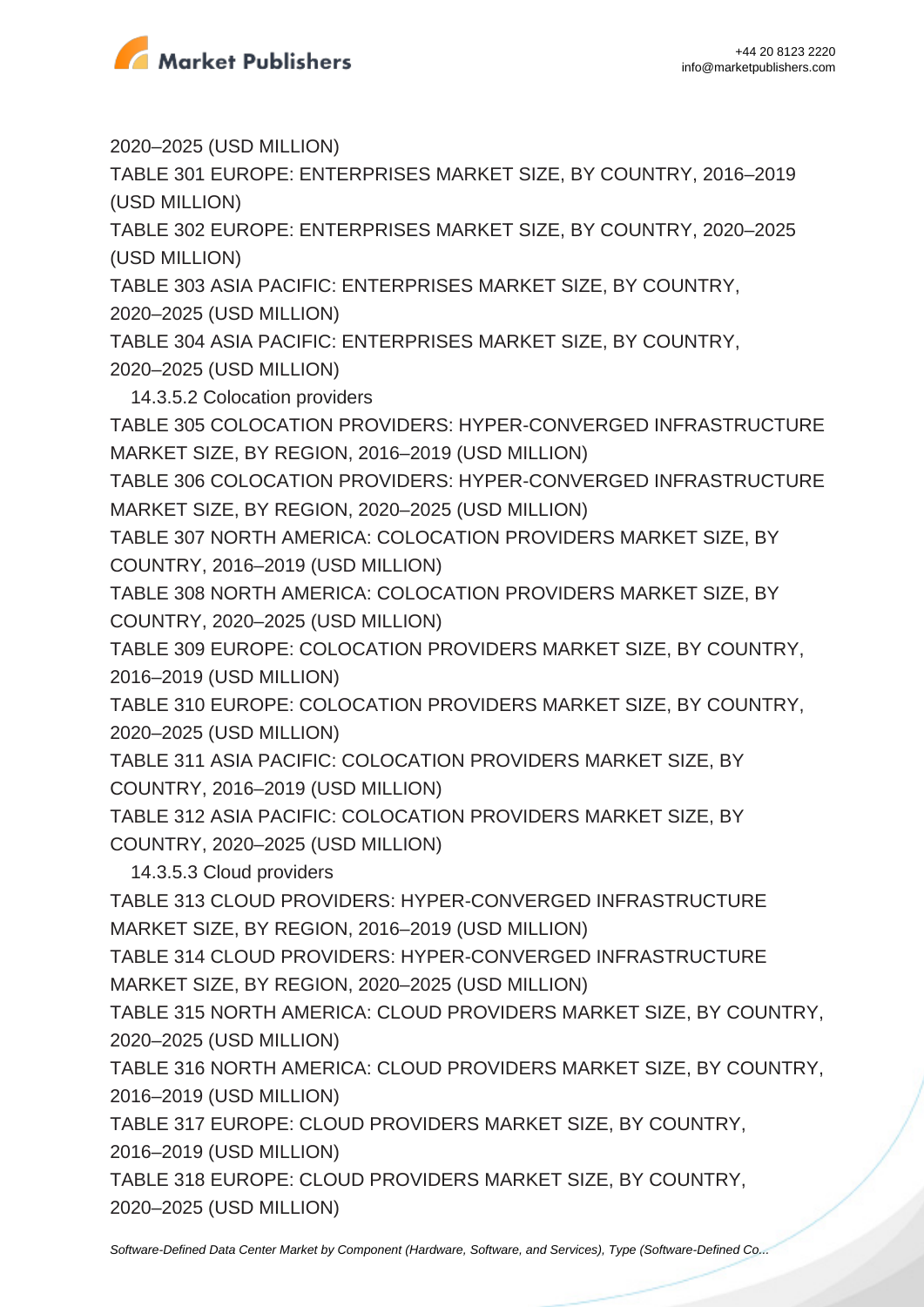

TABLE 319 ASIA PACIFIC: CLOUD PROVIDERS MARKET SIZE, BY COUNTRY, 2016–2019 (USD MILLION) TABLE 320 ASIA PACIFIC: CLOUD PROVIDERS MARKET SIZE, BY COUNTRY, 2020–2025 (USD MILLION)

#### **15 APPENDIX**

15.1 DISCUSSION GUIDE 15.2 KNOWLEDGE STORE: MARKETSANDMARKETS' SUBSCRIPTION PORTAL 15.3 AVAILABLE CUSTOMIZATIONS 15.4 RELATED REPORTS 15.5 AUTHOR DETAILS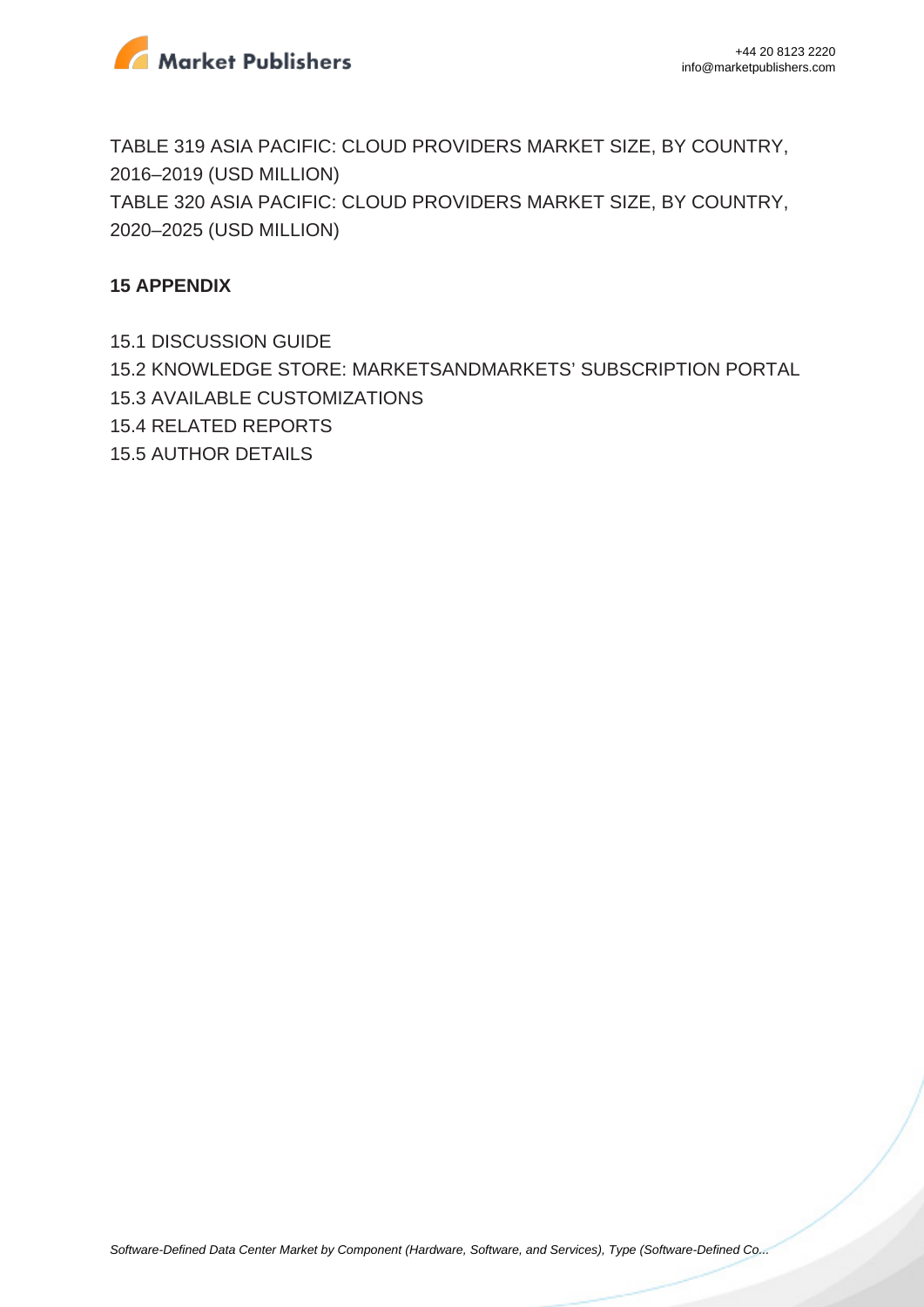

### I would like to order

- Product name: Software-Defined Data Center Market by Component (Hardware, Software, and Services), Type (Software-Defined Compute, Software-Defined Storage, and Software-Defined Data Center Networking), Organization Size, Vertical, and Region - Global Forecast to 2025
	- Product link: [https://marketpublishers.com/r/S98AC232CD2EN.html](https://marketpublishers.com/report/software/application_software/software-defined-data-center-sddc-market-by-solution.html)
		- Price: US\$ 4,950.00 (Single User License / Electronic Delivery) If you want to order Corporate License or Hard Copy, please, contact our Customer Service: [info@marketpublishers.com](mailto:info@marketpublishers.com)

# Payment

To pay by Credit Card (Visa, MasterCard, American Express, PayPal), please, click button on product page [https://marketpublishers.com/r/S98AC232CD2EN.html](https://marketpublishers.com/report/software/application_software/software-defined-data-center-sddc-market-by-solution.html)

# To pay by Wire Transfer, please, fill in your contact details in the form below:

First name: Last name: Email: Company: Address: City: Zip code: Country: Tel: Fax: Your message:

\*\*All fields are required

Custumer signature \_\_\_\_\_\_\_\_\_\_\_\_\_\_\_\_\_\_\_\_\_\_\_\_\_\_\_\_\_\_\_\_\_\_\_\_\_\_\_

Please, note that by ordering from marketpublishers.com you are agreeing to our Terms & Conditions at<https://marketpublishers.com/docs/terms.html>